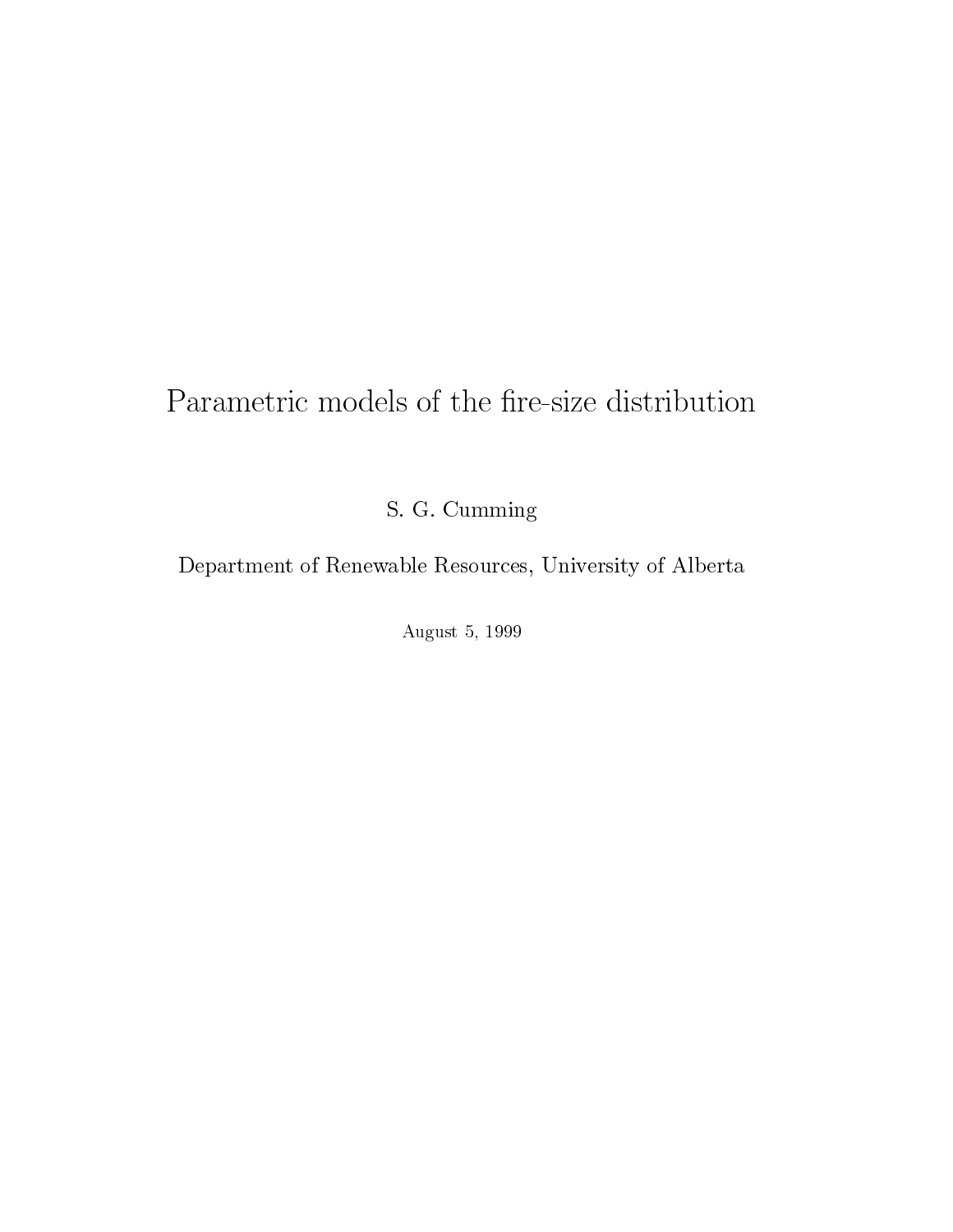### Abstract

This paper characterises the size distribution of wildfires in the boreal mixedwood forests of Alberta Canada, for the interval 1980–1998. For fires exceeding 2.5 ha, the logarithm of fire size is exponentially distributed, according to standard tests. This result is motivated by an apparent exponential distribution of fire durations (in days) and an empirical power law relating duration to size. However, computer simulations using the estimated distribution would seriously over-predict the frequency of large fires. A truncated exponential distribution can be used to model fire with bounded sizes. This upper bound can not be estimated from the data by standard methods, including the statistical analysis of extremes. A nonparametric bootstrap method combined with least squares estimation produces a satisfactory estimate. Parametric modelling of the fire size data using forest inventory data as covariates shows that the expected size of a fire is positively related to the abundance of pine forest in the vicinity of the point of detection, and negatively related to the abundance of recently logged or burnt areas. Variation in forest structure and disturbance history impose marked spatially variability on the fire size distribution.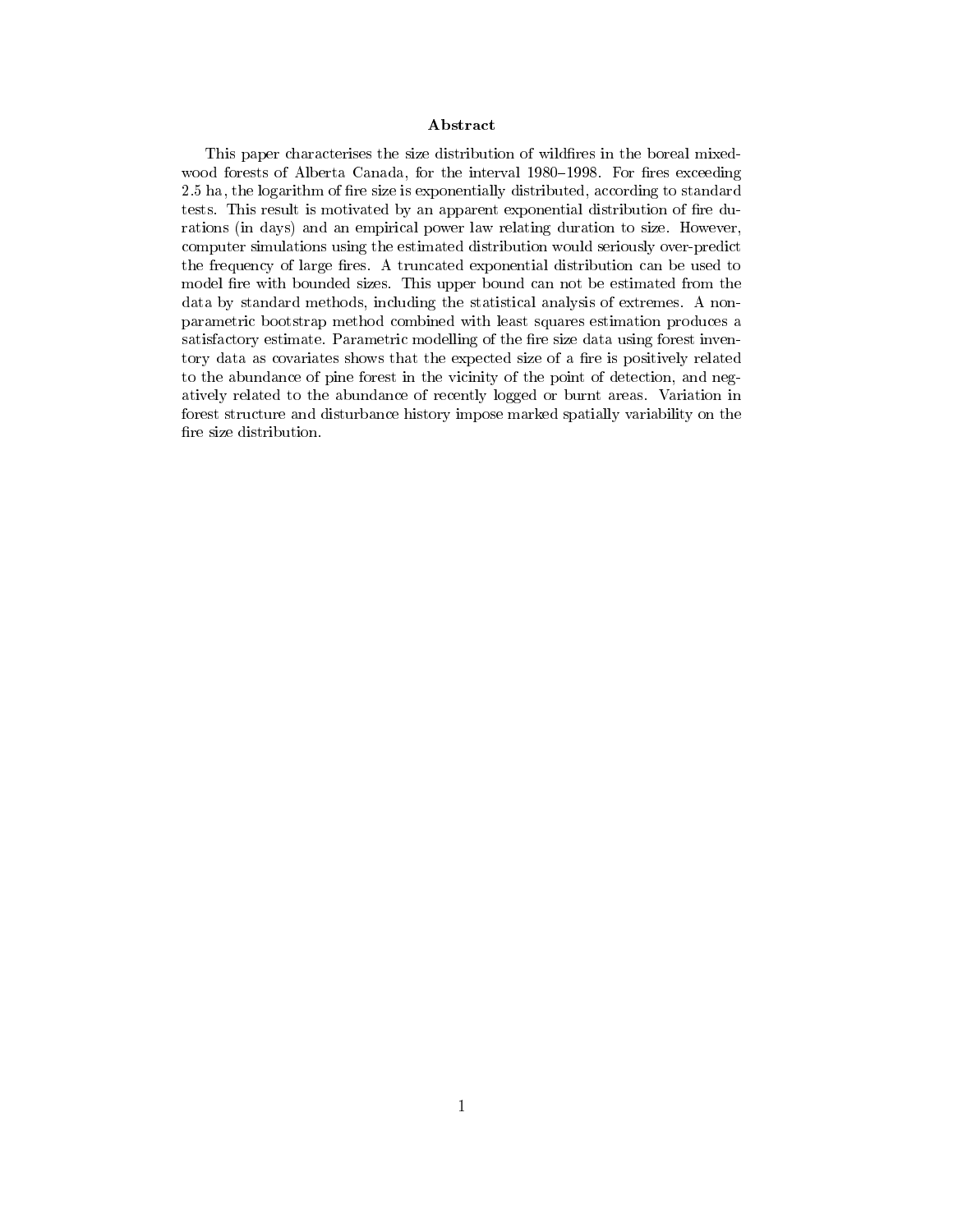### 1 Introduction

In this this paper, I present a simple parametric model which describes, for recent decades, the fire size distribution in a large region of the boreal mixedwood forest of Alberta, Canada. I believe this model to be of both theoretical and applied interest. The theoretical interest consists partly in the fact that it has apparently never been done (He and Mladenoff, 1999), and partly in the way in which the model emerges naturally from the distribution of fire durations and a relationship between duration and size. The applied interest lies in the statistical and simulation modelling of fire dominated landscapes. With a parametric model, spatial and temporal covariates that effect fire size can be studied more rigorously than has been possible. Also, with such a model, the fire component of the growing number of spatial dynamic models of large forested landscapes can be placed on a firm empirical foundation. The latter application was the principal motivation for this study. My methods should be applicable at the least to any part of the circumpolar boreal forest for which minimal fire history data exist. Specifically, a few decades of empirical fire size data will probably suffice.

There have been few statistical analyses of fire size distributions. Strauss et al. (1989) introduced the extreme proportion function  $EP(p)$ , 0.0  $\leq p \leq 1.0$  which they define as the "proportion of all the area burnt that is attributable to the largest  $100 p\%$ of the fires." They present expressions for  $EP(p)$  for a variety of underlying size distributions, and propose the truncated Pareto distribution as a model of fire size. This truncation places an upper bound on fire size. However, they do not fit their model to empirical size data, noting that the task is complicated by the large number of imprecisely measured small fires. On the basis of visual inspection of empirical EP functions, they conclude that "the degree of size inequality" between fires in southern California and Baja California chaparral systems is much the same. Chou et al. (1993) take issue with these informal methods, introduce an alternate functional form for the EP function, and resort to ANOVA to conclude that fire size distributions in fact differ between the two area. I have used non-parametric statistics to demonstrate temporal trends in the fire size distribution in Alberta, consistent with increases in fire suppression effort or effectiveness (Cumming et al., 1995, Cumming, 1997). Most recently, Moritz (1997) has applied the statistical analysis of extremes to annual maxima of fire sizes. He tested for differences in size distributions between two regions of the Los Padres National Forest, another southern California chaparral system.

A taxonomy of fire modelling strategies used in spatial dynamics models is beyond the scope of this paper, but two common methods are based on percolation or cellular automata models. A fire burning in a given model cell can spread to adjacent cells according to a probability, which may depend upon cell characteristic such as forest type or age. In some formulations, for each simulated ignition, a fire size is drawn from an empirical distribution (Andison, 1998) or from a continuous density function with the first moment fit to empirical data (He and Mladenoff, 1999). The fire then spreads randomly until the specified size is reached. In other cases, a size distribution emerges from the simulation, varying as hypotheses regarding  $e.g.,$  age-specific flammability are tested(Ratz, 1995, Li et al., 1997). It is also possible to tune the spread parameter(s) so as to approximate an empirical distribution, although this is seldom done.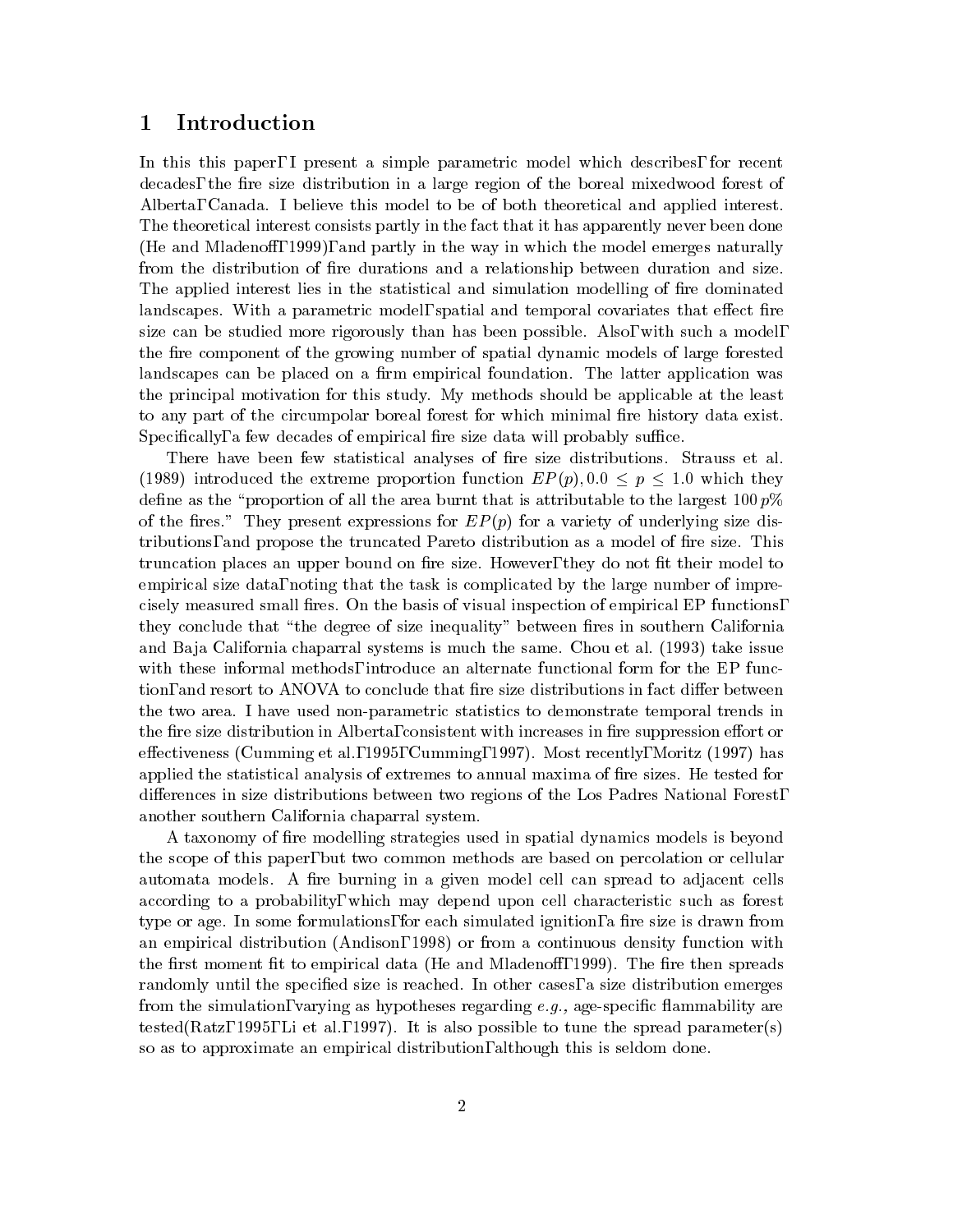These models have certain common features. Fires smaller than the model resolution don't count, which I will argue is an advantage. There is insufficient care given to matching the actual size distribution. For example, percolation models imply an exponential size distribution, while the lognormal distribution adopted by He and Mladenoff (1999) is judged suitable merely because most fires are small, but some large fires emerge: they prevent fires from becoming too large by censoring at an historical maximum size. However, getting the size distribution right is important, especially at the tail where individual fires actually matter in structuring the landscape. For example, some models are concerned to match real patch size distributions because of their presumed utility for forest management. Others model distance-limited seed dispersal, so that recruitment of tree species into burns is limited by fire size. Finally, no approach is amenable to studying the effects of changing conditions such as climate, fire suppression strategy, or forest pattern, as the landscape is fragmented, or at least structurally altered, by harvesting.

The present research is directed at simulating the dynamics of natural and managed boreal forests, at large spatial and temporal scales. The target modelling platform runs at  $\approx 100 \text{ km}^2$  spatial resolution and annual or multi-annual time steps. The time horizon is 200 yr, which reflects long-term forest management planning in Alberta. The spatial extent of the simulations is  $\approx$  1  $\times$  10° ha or more. Each model cell maintains a detailed description of forest age and size structure and species composition, similar to the spatially aggregated model of Armstrong et al. (1999). Although fires of any size may be simulated, there is reason to set a lower bound. This is because the size distribution of small fires is probably governed by several different random processes: the onset of crowning, at which point the fire becomes, so to speak, autonomous, and by fire suppression efforts, which are most effective when the fire is very small (Hirsch et al., 1998). These factors present a difficult statistical modelling problem, which vanishes when only fires exceeding a certain minimum size are considered. Since these small fires, though numerous, have little aggregate effect on the landscape, they may be ignored in most applications.

I will show that, for fires larger than a few ha, the logarithm of fire size follows an exponential distribution. To address the maximum size problem, I introduce the truncated exponential distribution, and show how the upper limit can be estimated from historical data. This distribution is amenable to parametric modelling of the effects of covariates on expected fire size. As an example, I show that the expected fire size is related to forest composition in the vicinity of the fire's point of detection.

### 2 Data and methods

My study area is a  $\approx 86,000 \text{ km}^2$  rectangle in northeastern Alberta, Canada, bounded by  $55^{\circ}$  N,  $110^{\circ}$  W and  $58^{\circ}$  N,  $115^{\circ}$  W (Fig. 1). Most of the study area is contained in the boreal mixedwood ecological region (Rowe, 1972). The mixedwood region, of total extent  $\approx$  485, 000 km~, is transitional between colder, conifer-dominated forests to the north and warmer, dryer aspen parklands to the south, which are now mostly farmland. In Alberta,  $\approx 270,000 \text{ km}^2$  of the mixedwood is still forested (Strong, 1992). The most abundant tree species are trembling aspen, black spruce (*Picea mariana* (Mill.)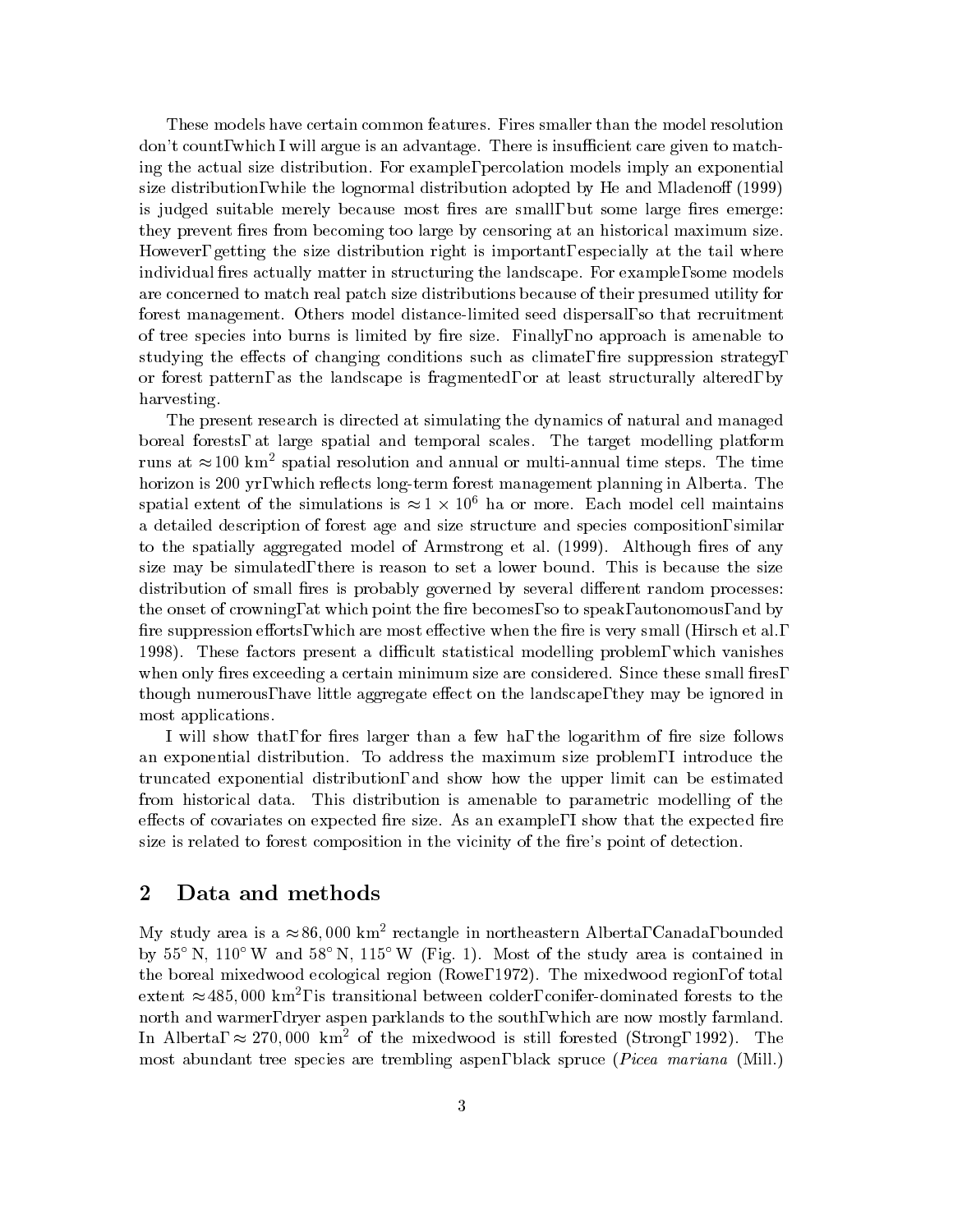

Figure 1: Location of the study area in Alberta, Canada. Reproduced from Armstrong (1999).

B.S.P.), jack pine (Pinus banksiana Lamb), white spruce (Picea glauca (Moench) Voss) and balsam poplar (*Populus balsamifera* L.). Paper birch (*Betula papyrifera* Marsh.), tamarack (Larix laricina (Du Roi) Koch) and balsam fir (Abies balsamea (L.) Mill) are widely distributed, but rarely form pure stands. Mature mixed stands containing both aspen and white spruce are characteristic of the region. Peatlands and sparsely treed muskeg cover about half of the study area. The regional forest types are described by Kabzems et al. (1986). Climate, topography and geomorphology are reviewed by Strong (1992).

#### 2.1Fire history data

The Government of Alberta's Department of Environmental Protection (AEP) maintains databases of fire records from 1961-1998 (AEP 1998). Fire attributes recorded over this interval include the location and date of detection, the date of extinction, the final size and an indication of cause, whether by lightning or human agency. This study considers lightning fires only. Locations are determined by triangulation from a network of fire towers and by a lightning detection system. Prior to 1996, fires are spatially registered to land-survey units called townships, most of which are square regions exactly six miles ( $\approx$ 9.66 km) on a side ( $\approx$ 93.2 km²). Since 1996, only the latitude and longitude of detection were recorded. I used the coordinates of township centroids to infer in which township these fires started. Tests of fires where both the township and latitude and longitude were recorded showed the method to be almost 100% accurate.

Although the period of record begins in  $1961$ , observational effort has not been uniform. The network of fire towers was not completed until  $1968$  (Murphy, 1985). Also, fire suppression policy and strategy changed markedly between 1961 and 1983 (Murphy,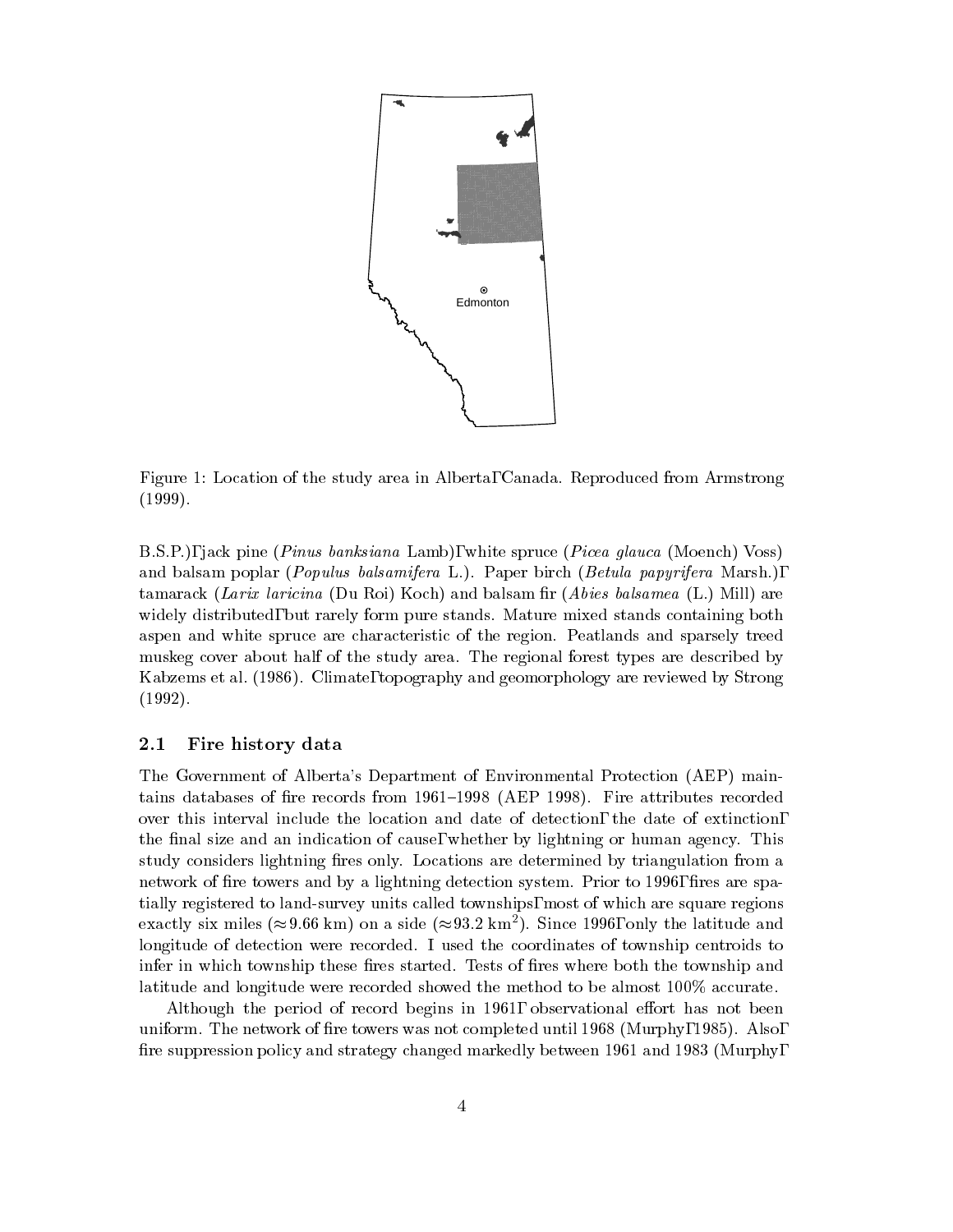1985, Gray and Janz, 1985). The three years 1980–1982 were the most severe on record (Armstrong, 1999), and contained most of the largest recorded fires. Thus, summer climate, or fire weather conditions, have not been uniform either. As a compromise, I select 1980–1998 as my study interval for most of the analyses, and defer the problem of annual variability in fire suppression effort and fire weather to a future study. I will assume however that the largest fire burning in a given year was reliably recorded since 1961. Such fires seem unlikely to have escaped notice if large, and would not effect the analysis if small.

#### 2.2Forest inventory data

I used the Alberta Phase 3 forest inventory (Alberta Forest Service, 1985) to describe the forest composition in the vicinity of each fire. This inventory was interpreted from 1:15,000 scale aerial photography, flown between 1970 and 1982. Phase 3 data are available as 1:15,000 paper maps and as machine readable extracts from the \Alberta Forest Service Inventory Storage and Maintenance System" (AFORISM) database. Both versions are spatially organised to township resolution. AFORISM data are stand lists, with no representation of the underlying topology. I refer to the township in which a fire was first detected as the fire's *locale*.

Mapped forested polygons are regions of uniform canopy attributes, where the canopy is defined as the tallest strata of trees which has at least  $6\%$  canopy cover. Canopy attributes include height and crown-closure, species composition, area, and an estimate of stand age.Deciduous species (aspen, balsam poplar and birch) are not usually distinguished. Canopy species composition is expressed as proportions of estimated merchantable volume for stands  $> 12$  m in height, and by proportion of crown closure otherwise. Various classes of nonforested polygons such as wetland types, bodies of water, burned areas, clearcuts and clearings are also mapped. For most burns and cuts more recent than 1980, the year of the disturbance is recorded. The minimum mapping unit is 2 ha. AFORISM data for the study area were provided by AEP. The only attributes used in the present study are area (in ha), the species composition of forested polygons, and the class attribute of unforested polygons.

I assign mapped polygons to one of six classes: Deciduous, White spruce, Black spruce, Pine and Muskeg and Disturbed. Class Muskeg includes all non-forested areas, predominantly wetlands, excepting open water. Class Disturbed is that portion of a locale which, at the year of a fire, had recently been burnt or logged. The four forested classes are based on the polygon's dominant species (or species type, in the case of the Deciduous class). The characteristic mixed stands are thus classed as either White spruce or Deciduous. To make the classification exhaustive, I consider balsam fir to be equivalent to white spruce, and larch to be equivalent to black spruce. This reflects the successional relationships and/or site associations of these species (Kabzems et al., 1986). A locale is described by a vector of the proportional area in each class. Because forest cover is spatially autocorrelated ata scale of 20 km or more (Cumming et al., 1996), the composition of a locale estimates the pre-fire composition of the surroundings of even very large fires.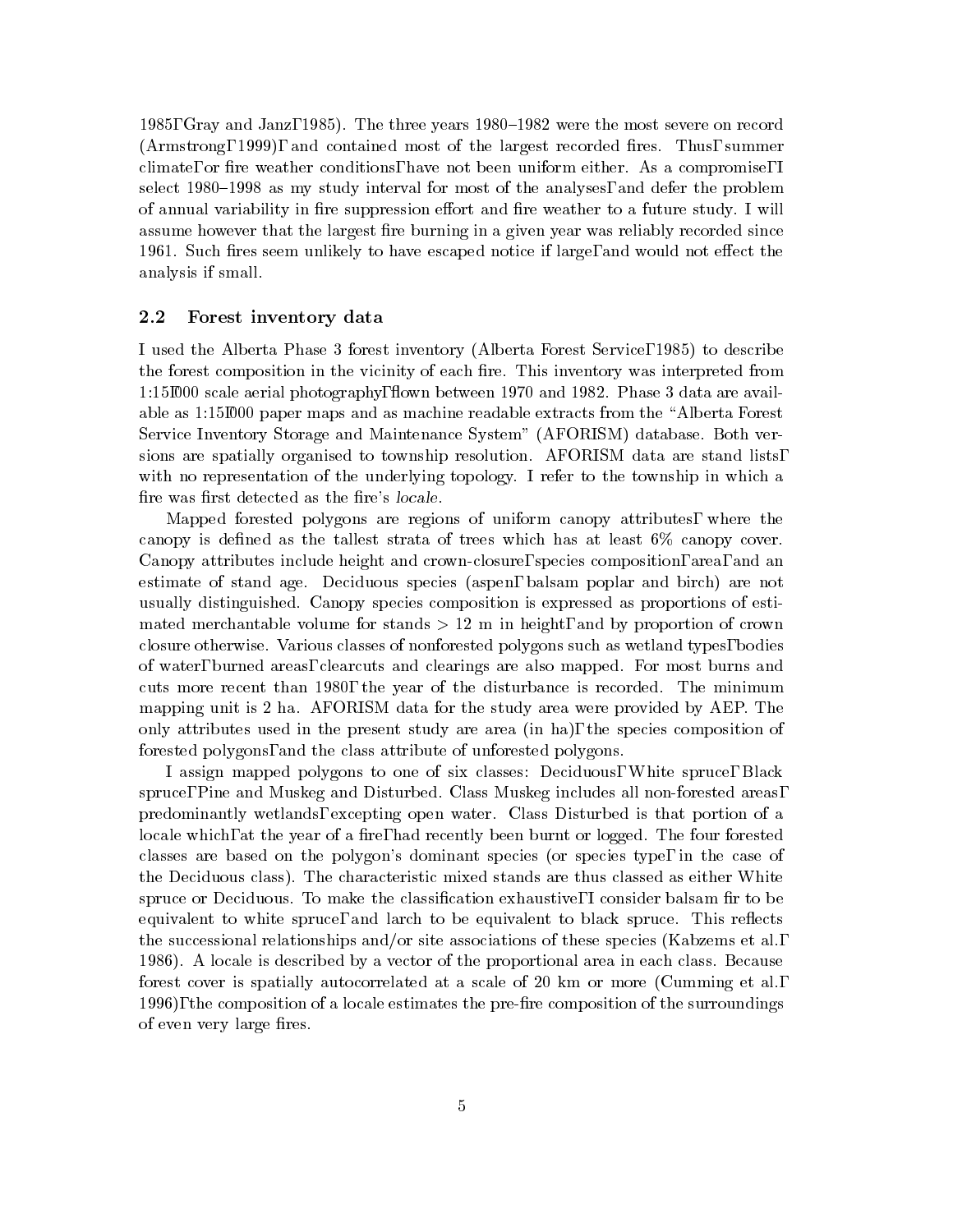In order to model the effect of forest cover on fire size, it is necessary to estimate the composition of a locale at the time the fire started. This is complicated, because, after logging or fire, the AEP databases are updated to reflect the disturbance, and update records are not maintained. The update process splits any polygons partially burnt or cut. For example, the area of polygon 86A which burnt in 1995, can be unambiguously assigned to the same class as unburnt polygon 86 for any fire burning before 1995. The development of the forest industry in the area is such that any stand marked as clearcut prior to 1993 may be assumed to have belonged to class White spruce. My primary data sources were a 1998 snapshot of the inventory for the entire study area, and a 1993 snapshot for most of the study area. In addition, records for 284; 000 ha of burnt stands had been recovered from the original map annotations in the course of another study. From these data sources and rules, I reconstituted the pre-fire composition of 291,000 ha of burnt or logged stands. Fires for which than  $5\%$  or more of the pre-fire forested area of the locale could not be classied were excluded from this part of the analysis.

#### 2.3Statistical methods

Statistical methods will mostly be introduced as needed. Here, I establish some notational conventions. With respect to univariate distributions, my denitions and notation will hue closely to Johnson et al.  $(1994, 1995)$ . Random variables are denoted by X and Z. Probability density functions are written  $p_X(x)$  which denotes the given density function for X, evaluated at x. The relational symbol  $\sim$  means "is distributed as." Cumulative density functions are denoted

$$
F_X(x) = \Pr[X \le x] = \int_a^x p_X(x) dx,
$$

where a is the lower bound of the domain of  $p$ , usually 0 for the distributions considered here. To avoid excess notation, it will always be clear from context to which distribution  $p$  or  $F$  refer.

Distributional parameters are either lower case Greek letters, or in one case, the symbol b. Parameter estimates are hatted  $(e.g., \hat{\sigma})$ . Sample means are barred  $(e.g.,$  $\bar{x} = n^{-1} \cdot \sum_{i=1}^{n} x_i$ ). Where dependency on parameters  $\sigma$  needs emphasis, a probability density function will be written particles p $\chi$  (x; ). Fitting a distribution to data measurements  $\chi$ ing the parameters from a sample  $\{x_1, x_2, \ldots, x_n\}$ . In most cases, I do this by finding the maximum likelihood estimate, which is that value  $\hat{\sigma}$  for which

$$
\prod_{i=1}^n p_X(x_i;\boldsymbol{\sigma})
$$

is maximised. This is equivalent to minimising

$$
L=\sum_{i=1}^n-p_X(x_i;\bm{\sigma}),
$$

which must usually be done numerically. L is the  $log-likelihood$  of the parameters, given the data. Unless otherwise specified, I use the general function minimisation routine ms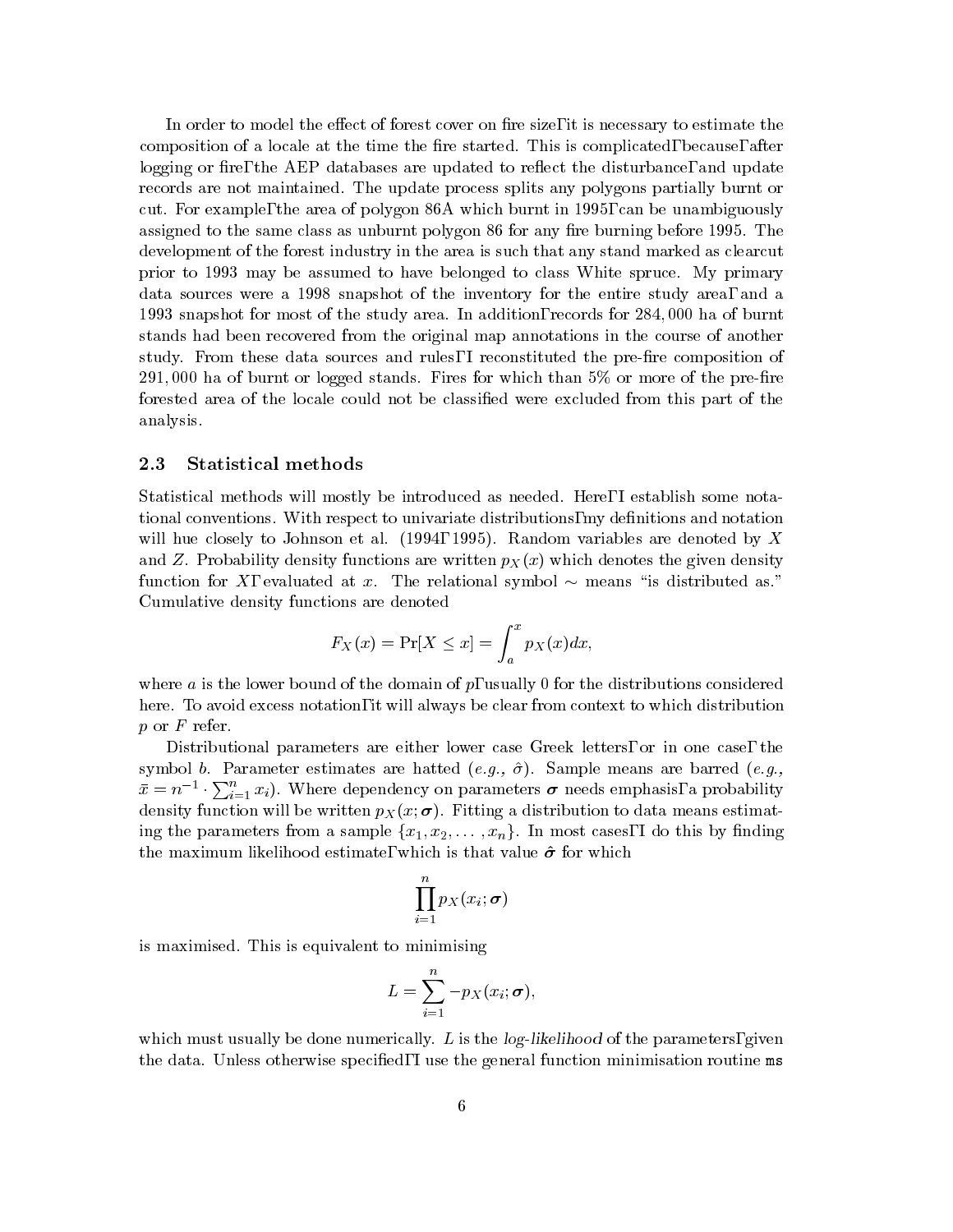of Splus version 3.3 (MathSoft Inc., 1995) for estimation. Model 1 is said to be nested in Model 0 if it can be reduced to Model 0 by setting p parameters to zero. Whether Model 1 is a significant better model, given the additional  $p$  parameters, is tested by the likelihood ratio statistic  $S = -2(L_0 - L_1) \sim \chi_p$ .

When maximum likelihood estimates are not useful, I use bootstrap estimators. Given a set of observations  $\{x_1, x_2, \ldots, x_n\}$ , a bootstrap sample is generated by randomly sampling n elements from the set, with replacement. By applying an estimation procedure to a large number of bootstrap samples, one can determine the mean and standard deviation of the estimated parameter(s). My source for this method, and for maximum likelihood methods, is Hilborn and Mangel (1997).

## 3 Motivation and tests for an exponential form

Between 1980 and 1998, 295 lightning fires  $\geq 9$  ha started in the study area. The lower threshold of 9 ha is the spatial resolution of a companion landscape modelling initiative beyond the scope of this paper. The effect of varying this threshold is explored below.

The diurnal patterns of fire arrival and the cumulative number of fires burning  $(N_i)$  can be reconstructed from the recorded dates of fire detection and extinction. A typical pattern of multiple arrivals and subsequent decline in Ni is illustrated in Figure 2. The pattern suggests a constant fire decay rate or, equivalently, a constant daily probability of extinction, so that fire durations (in days) are exponentially distributed. The natural logarithms of fire duration and size are linearly related (Figure 3). These two observations suggest the exponential distribution as a model for the logarithm of fire sizes.

The random variable  $X$  has an exponential distribution if it has a probability density function  $(pdf)$  of the form

$$
p_X(x) = \sigma^{-1} \exp\left[-\frac{(x-\theta)}{\sigma}\right], \quad x \ge \theta; \quad \sigma > 0. \tag{1}
$$

The cumulative density function (cdf) is

$$
F_X(x) = 1 - \exp(-(x - \theta)/\sigma).
$$

The maximum likelihood estimate (mle) for the shape parameter  $\sigma$  is the sample mean  $\bar{x} = 2.56$ . Note that if  $z = \exp(x)$  is the fire size in ha, and  $t = \exp(\theta)$  is the threshold size  $(z \geq t)$ , then  $x - \theta = \log(z/t)$ , which is the log of the fire size in units of size t, for example, the grid resolution of a raster-based spatial simulation model. In what follows, I therefore dispense with the location parameter  $\theta$  and deal in scaled units  $x = \log(z/t)$ , with  $t = 9$  ha in most cases.

The Anderson-Darling goodness-of-itt statistic A<sup>-</sup> is a recommended test for exponentiality, with "generally good power properties over a wide range of alternative distributions" (Kotz et al., 1982). It is defined as

$$
A^{2} = -\left\{\sum_{i=1}^{n} (2i-1)[\log F_{X}(x_{i:n}) + \log(1 - F_{X}(x_{n+1-i:n}))\right\}/n - n.
$$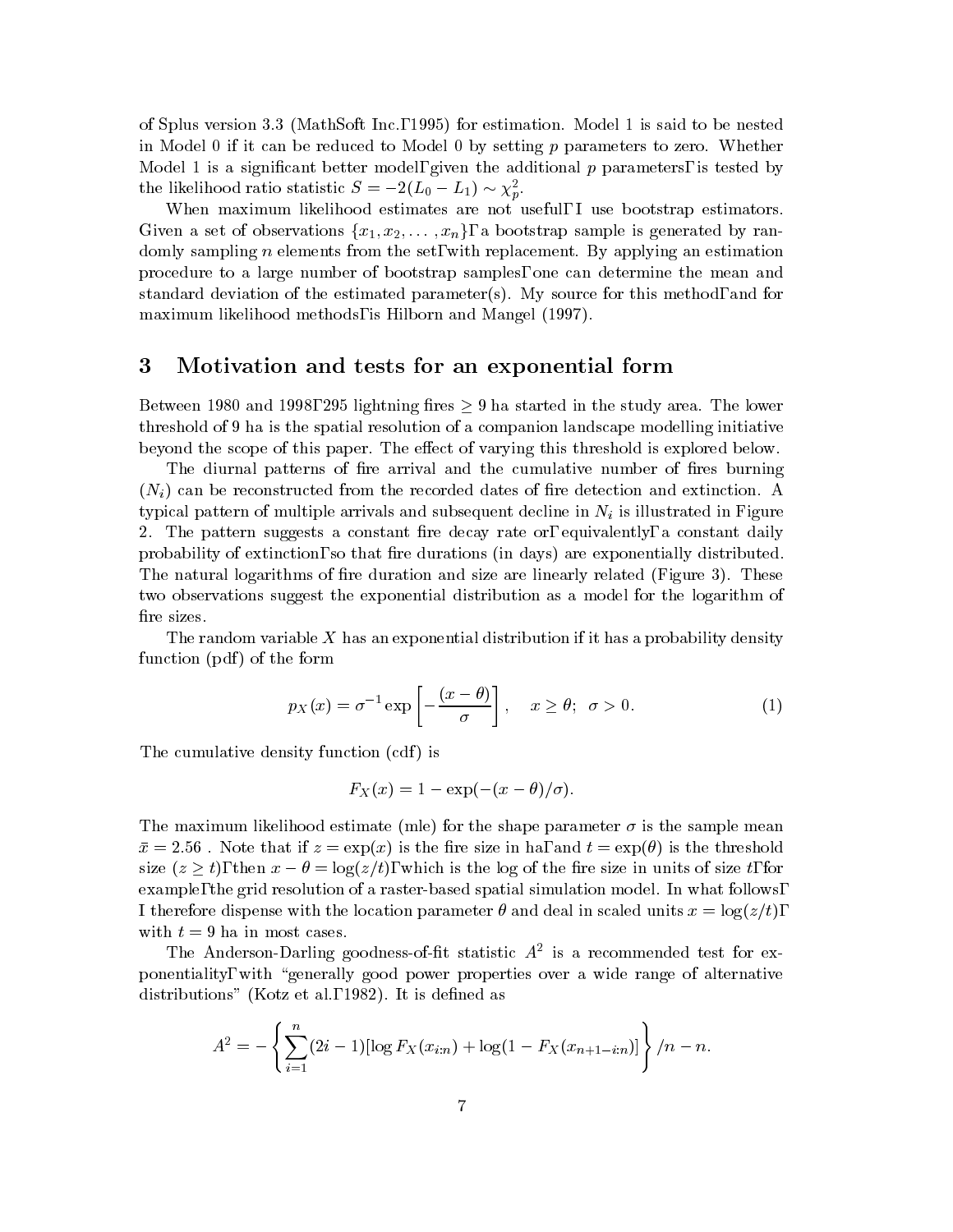

Figure 2: Diurnal arrivals of detected lightning fires  $(N)$  and the total number of fires burning (F) in a subregion of the study area, between April and October of 1972. This pattern of multiple arrivals and apparent exponential decay within a year is typical. Reproduced from Cumming (1997).



Figure 3: The summed durations, in days, of all fires burning in a given year  $(x)$  is related to the annual total area burnt in ha  $(y)$ . The relation is shown for the interval 1970–1993, as  $\log y = -9.22 + 2.66 \log x$ ,  $(r^2 = 0.74, p \ll 0.001, n = 24)$ . The relation between the duration and size of individual fires also fits a linear model in log-log space, but is markedly heteroscedastic. Reproduced from Cumming (1997).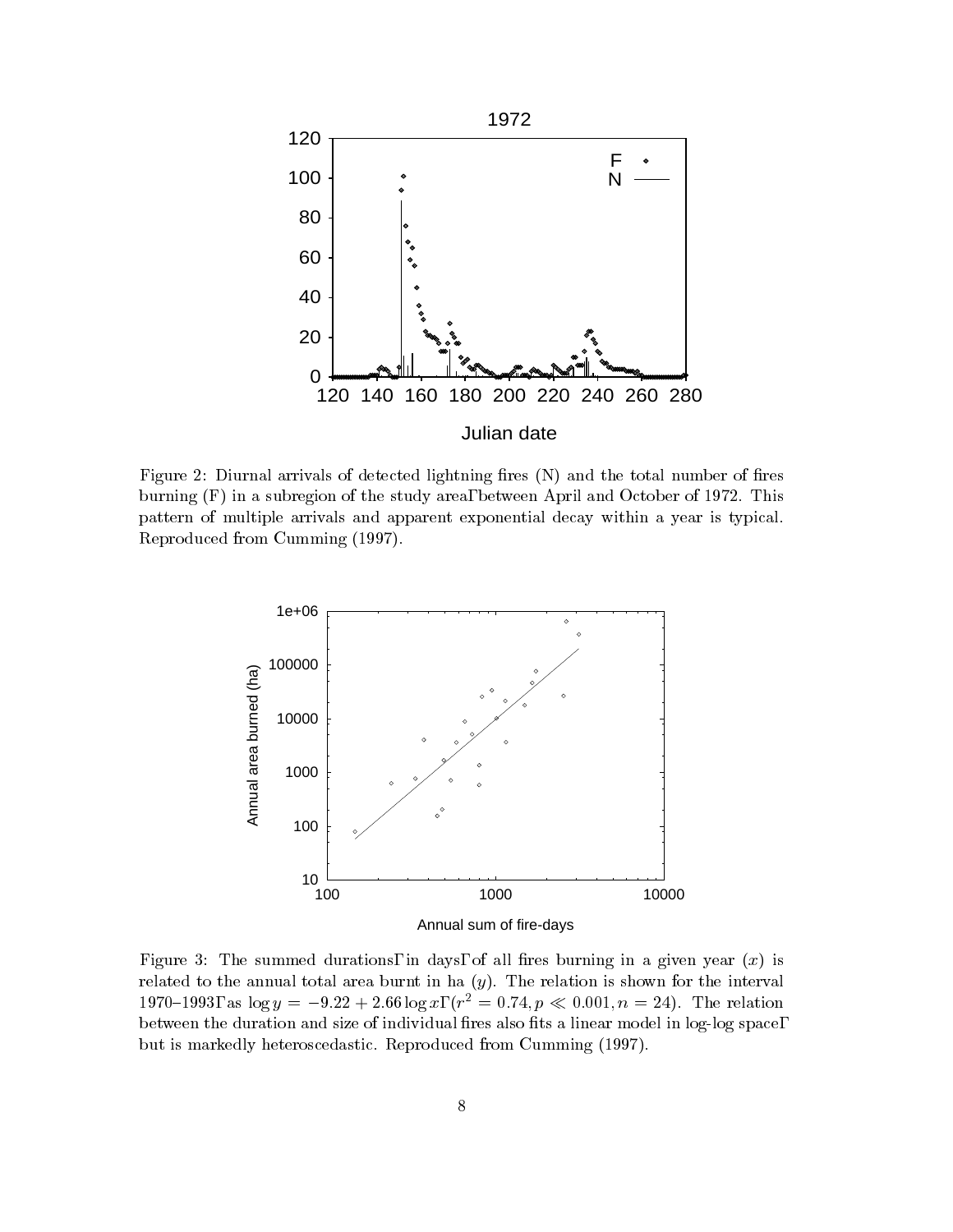

Figure 4: The best fit exponential distribution of the logarithm of fire size, for fires exceeding 9 ha, left shifted to the origin. A smoothed representation of the empirical probability density of the data is shown for comparison—see the text for an explanation.

where the notation  $x_{i:n}$  denotes the *i*-th smallest sample. I computed the test statistic and associated p-values by the methods of Davis and Stephens (1989), with the requisite modification for when  $\sigma$  is estimated from the data. The hypothesis that the log-transformed fire size data are exponentially distributed cannot be rejected  $(A^2 =$ 0.621,  $p = 0.351$ .) This result holds when  $\exp(\theta) \geq 3$  ha (Table 1). Thus, t may be selected to suite the target application(s) of the analysis. Figure 4 compares the fitted pdf to the empirical distribution, described by a non-parametric density estimate computed using a Gaussian filter kernel of bandwidth 2.010 (Venables and Ripley, 1997, Ch. 5.5). This is essentially a smoothed histogram of optimal bin-width.

#### 3.1The Gamma distribution

Although the exponential distribution provides an adequate statistical model of the data, I will show that it is unsuitable for the intended application, because it overpredicts the frequency of very large fires. One solution to this sort of difficulty is to adopt a size distribution which resembles the exponential, but which has less weight at the tail, so that  $e.g.,$  large fires are less probable. The gamma distribution is a commonly recommended candidate.

The random variable  $X$  has a gamma distribution if its pdf is of the form

$$
p_X(x) = \frac{x^{\alpha - 1}e^{-x/\beta}}{\beta^{\alpha}, \ (\alpha)}, \quad \alpha > 0, \ \beta > 0,
$$

where, is the gamma function. The family of gamma distributions includes the exponential as a special case  $(\alpha = 1)$  but also includes lighter-tailed distributions. I obtained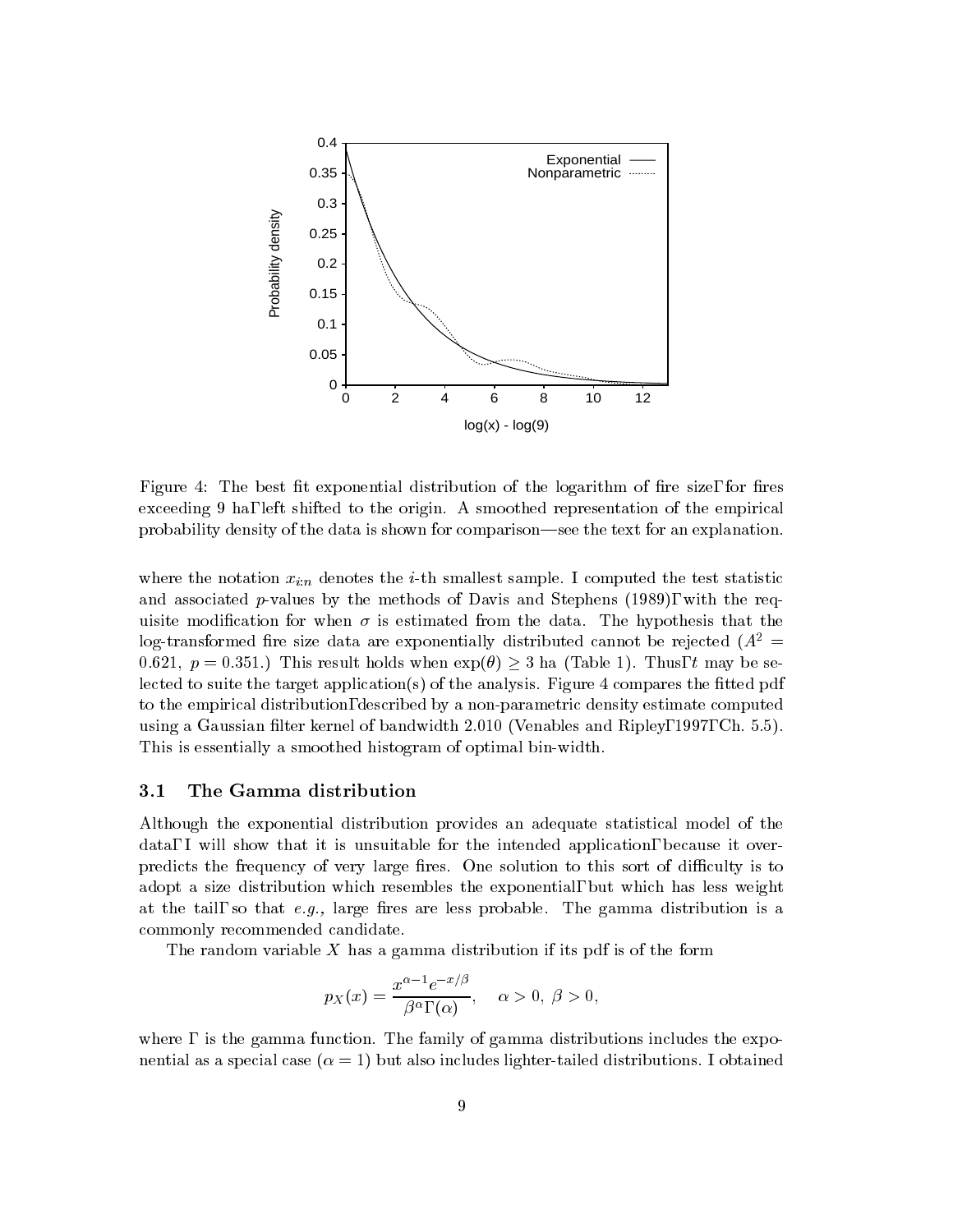Table 1: Sample sizes  $(n_t)$ , Anderson-Darling test-statistics  $(A_t)$ , p-values, and estimated scale parameter  $\mu$  for the size distribution, truncated at various lower bounds lower bounds lower bounds lower bounds lower bounds lower bounds lower bounds of the size distribution, the size of the size of the s  $(t = \exp(\theta))$  in Eqn. 1). An exponential distribution fits the data when  $t > 2, 5$  ha. Fires are all lightning fires ignited in the study area from 1980–1998.

| t              | $n_{t}$ | $A_t^2$ | $p_t$ | $\hat{\sigma}_t$ |
|----------------|---------|---------|-------|------------------|
| $\overline{2}$ | 557     | 2.378   | 0.004 | 2.47             |
| 2.5            | 508     | 1.994   | 0.009 | 2.47             |
| 3              | 463     | 0.947   | 0.137 | 2.51             |
| 4              | 397     | 1.031   | 0.101 | 2.61             |
| 10             | 280     | 0.628   | 0.345 | 2.59             |
| 20             | 209     | 0.862   | 0.174 | 2.65             |
| 40             | 165     | 1.044   | 0.106 | 2.58             |
| 100            | 123     | 0.790   | 0.214 | 2.39             |
| 200            | 97      | 0.815   | 0.199 | 2.25             |

the mles  $\hat{\alpha} = 1.055$ ,  $\hat{\beta} = 2.428$  by minimising the log likelihood

$$
L_g = \sum_{i=1}^{n} -(\alpha - 1) \log x_i + x_i/\beta + \alpha \log \beta + \log n, (\alpha)
$$

For the gamma distribution Lg = 471:102, as compared to Le = 471:366 for the exponential form ( $\alpha = 1.0, \beta = 2.56$ ). The two models are nested, with  $S = -2*(L_e - L_g) =$ 0.528 which is distributed as a  $\chi_1^-(p=$  0.467). The data give no warrant to prefer the gamma distribution. However, as noted, it might be preferable because of its extremal properties.

### 4 The problem of large fires

Simulations of forest dynamics over large spatial and temporal scales require repeated sampling from the chosen fire size distribution. The exponential and gamma distributions are defined for all  $x \geq 0$ , so their use in a stochastic model will result in simulated fires arbitrarily larger than real fires are observed to be. The largest fire in the study area since 1961 was a 1981 fire of  $\approx 428,000$  ha, while the largest fire known to have burnt in Alberta is the 1.4  $\times$  10° ha Chinchaga River fire of 1950 (Johnson, 1992), which actually started in British Columbia.

A landscape simulation of the study area would be expected to generate about  $295/19 = 15.5$  large fires per year. Assuming for now that fire sizes are independent between and within years, the probability of all simulated fires being smaller than  $x$ in a given year is  $q(x) = F_X(x)$  and the probability of there being at least one fire larger than x is  $p(x) = (1 - q(x))$ . Then the interval in yr between fires of size at least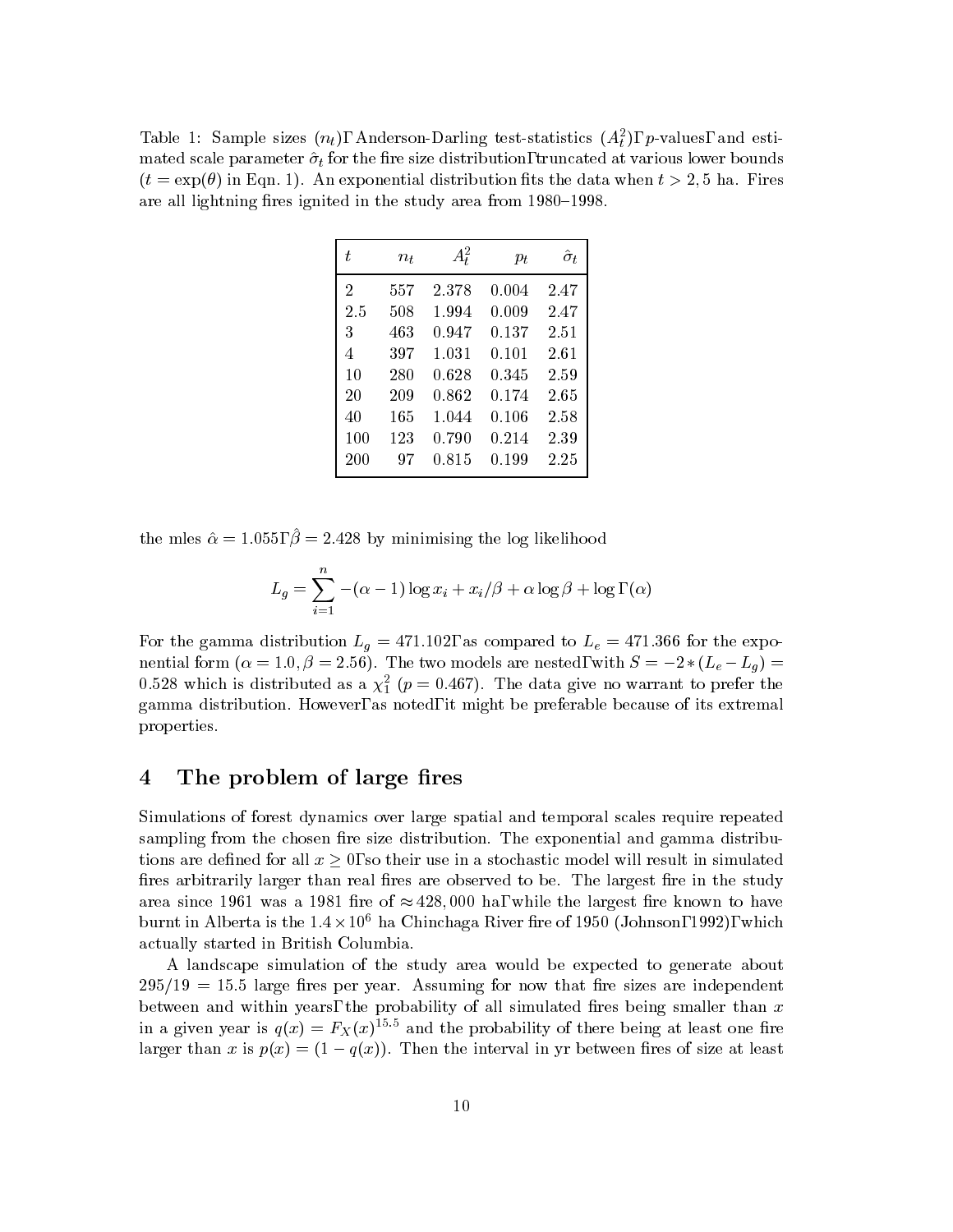

Figure 5: Expected waiting time for fires of size  $\geq x$ , in yr, plotted for the best fit exponential and gamma distributions. These unbounded distributions over-predict the frequency of large fires. The relation for the truncated form of the exponential is also shown (see Section 4.1 for explanation.)

x follows a geometric distribution with mean  $R(x) = q(x)/p(x)$  (see e.g., Fraser, 1996). The function  $R(x)$  is shown for the exponential and gamma distributions in Figure 5. Under the exponential distribution, the expected waiting times for fires of  $1 \times 10^{\circ}$  ha,  $5 \times 10^{\circ}$  ha and  $1 \times 10^{\circ}$  ha are 2.0 yr, 4.1 yr and 5.5 yr, respectively. The values are only very slightly greater for the lighter-tailed gamma distribution. The empirical value for fires of  $\geq 1 \times 10^5$  ha is 2.8 yr, computed from the 1980–1998 records using the same independence assumptions. However, only one fire exceeded  $2\times 10^{\circ}$  ha over this interval. Clearly, both exponential forms radically over-predict the frequency of large fires, so neither is suitable for use in landscape simulations. In the remainder of this section, I present a modied form of the exponential distribution which does appear to be suitable.

#### 4.1The truncated exponential distribution

By definition (Kendall and Stuart, 1973, p. 542), a variate with pdf  $p_X(x; \sigma)$ , doubly truncated at known points a, b with  $a < b$ , has pdf

$$
p_{X_t}(x) = \frac{p_X(x;\sigma)}{\int_a^b p_X(x;\sigma)}; \ \ a \le x \le b,
$$
 (2)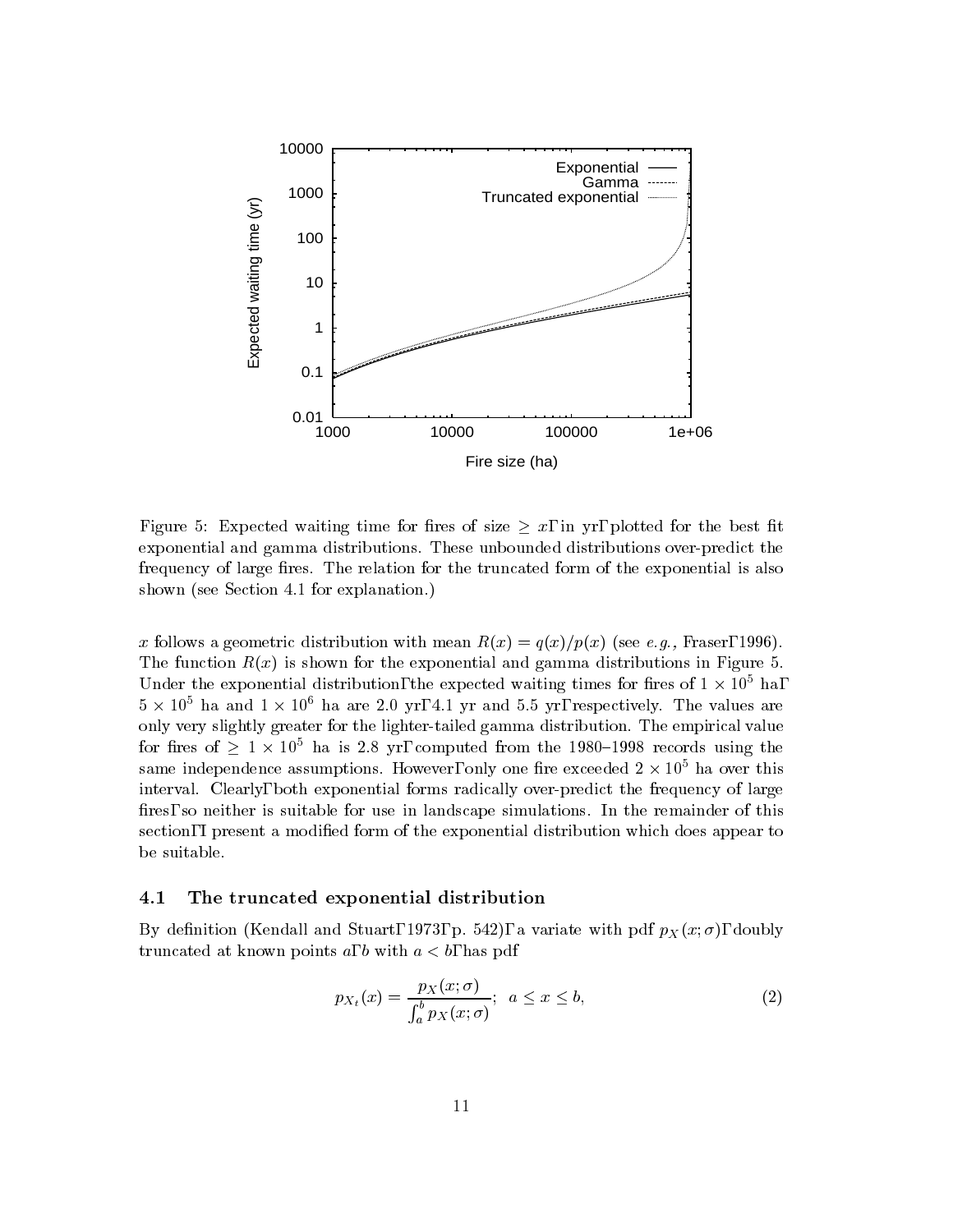where the subscript  $t$  indicates truncation. For the case of an exponential distribution with  $a = 0$  and b some value exceeding the largest sample size,

$$
p_{X_t}(x) = \frac{\sigma^{-1} \exp(-x/\sigma)}{1 - \exp(-b/\sigma)}
$$
(3)

By integration, the cdf for the truncated exponential is

$$
F_t(x) = \frac{1 - \exp(-x/\sigma)}{1 - \exp(-b/\sigma)}.
$$

As this has a simple closed-form inverse function (x can be derived from  $F_t(x)$  by elementary algebra), random deviates from the distribution are easy to generate from the standard uniform distribution (Press et al., 1988). That is, the distribution is easy to use in simulation models.

The mle for  $\sigma$  conditional on b is obtained by minimising

$$
L_t = \sum_{i=1}^{n} \log(\sigma) + \frac{x_i}{\sigma} + \log(1 - \exp(-b/\sigma))
$$
 (4)

In a modelling application, a suitable value of b could be chosen, and the appropriate instance of the truncated exponential distribution used to generate random samples of fire sizes. This seems more elegant than drawing from the unbounded exponential or gamma distribution and then censoring at b. Better still if b could be estimated from the data.

#### 4.2How big may fires get?

The maximum likelihood estimate of b is just the sample maximum. This is easy to see from Eqn. 4. For  $\sigma > 0$ ,  $\exp(-b/\sigma)$  is monotone decreasing in b, so  $\log(1 - \exp(-b/\sigma))$ becomes smaller (more negative) as b approaches the sample maximum from above. Since this is the only term in Lt in  $\mathbb{R}^n$  in the result follows. This estimate for  $\mathbb{R}^n$ mate is unsatisfactory. The period of record is short relative to the intended length of simulations  $(200 \text{ yr})$ , so fires larger than observed must surely be allowed for.

One way to proceed is to use the extreme value distribution (Johnson et al., 1995,  $Ch. 22$ ) to estimate the maximum expected fire size over a time horizon of interest. The approach does not actually work in this instance. However, I think the failure is worth documenting, as extreme value methods have been used in a previous study of fire sizes (Moritz, 1997), without a formal evaluation of their suitability. To actually solve the problem at hand, I use a non-parametric bootstrap procedure to generate a distribution of least squares estimates of b and  $\sigma$  jointly.

#### 4.2.1 Estimation from extremal values

From Chapter 22 of Johnson et al. (1995), if  $Z_1, Z_2, \ldots, Z_n$  are independent, identically distributed exponential random variables, then the limiting distribution (as  $n \to \infty$ ) for the sample maximum has cdf

$$
H(z) = Pr[Z \le z] = \exp\left\{-e^{-(z-\xi)/\theta}\right\}
$$
\n(5)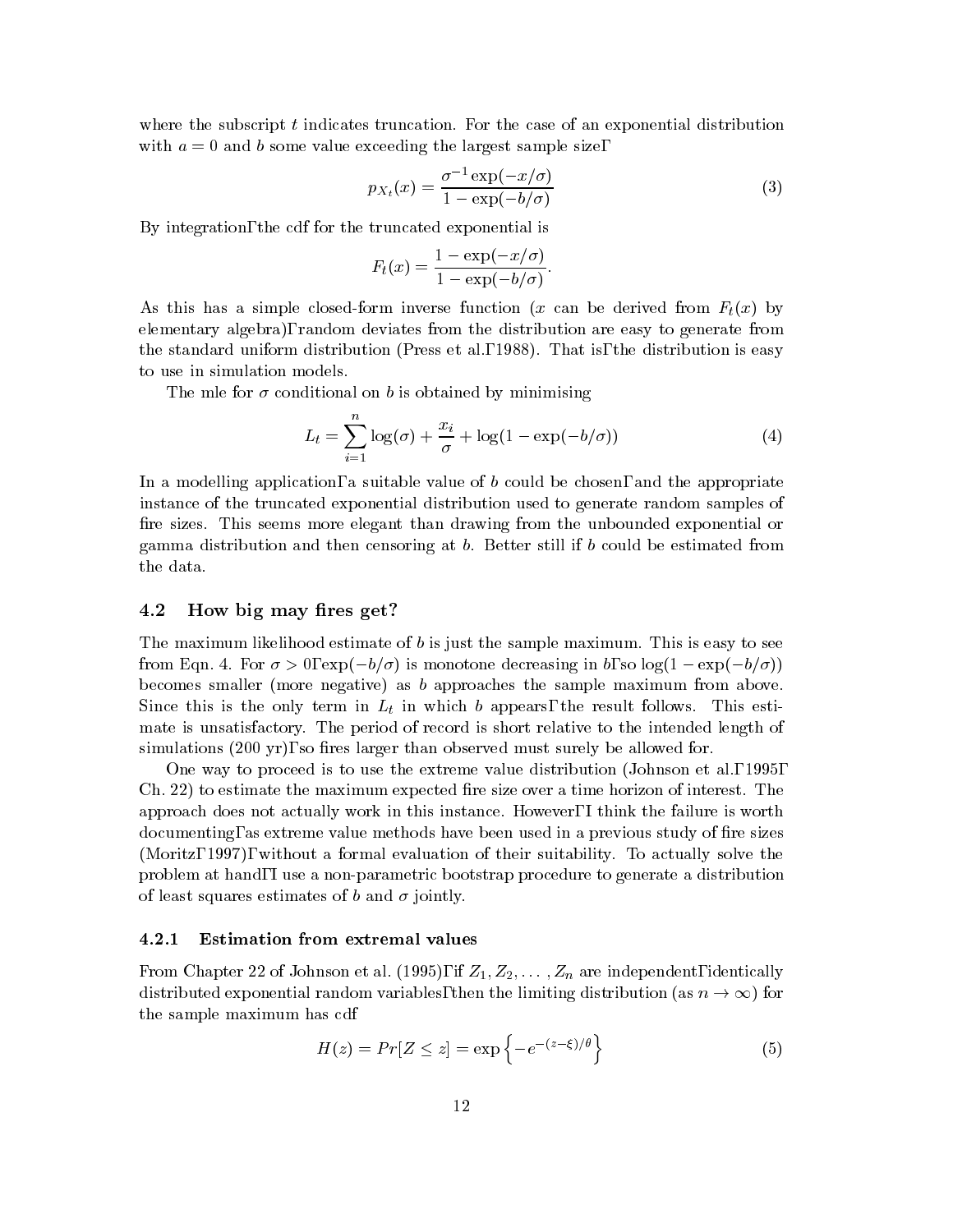Armstrong (1999) has shown that the annual total area burned in the study area can be modelled as a serially independent log-normal variate. Since the annual maxima of fire sizes are typically a large proportion of annual sums, it seemed plausible that they satisfy the distributional assumptions. Unfortunately, this is not the case. From 38 years of annual maxima (1901–1990), I computed the mics  $\zeta = 4109.9$  and  $\theta = 10400.1$ by an iterative procedure given in section 22.9.6 of Johnson et al. (1995). I started the iteration with a simple linear estimator of  $\theta$  based on order statistics (Johnson et al.'s (1995) Eqns. 22.75 and 22.77). The Anderson-Darling test statistic, computed as per Johnson et al.'s (1995) Table 22.19, was  $A^2 = 8.15$ , which greatly exceeds the 0.99 upper tail percentage value of 1.038 for  $H$ . Clearly, at least one distributional assumption fails.

Alberta's fire suppression strategies changed in 1983, in response to the severe 1980– 1982 fire years (Gray and Janz, 1985). Inter-annual variation in fire suppression effectiveness or in the assumption or in the assumption that the assumption that the assumption that the  $\mathbb{R}$ cally distributed. I therefore also tested the annual maxima for the intervals 1980-1998, 1983–1998 and 1961-1979. The resultant  $A^2$  statistics were 3.60, 3.28 and 1.82 respectively. The distribution of Eqn. 5 just does not fit the data, and cannot be used validly to estimate b. Notably, fires  $> 100,000$  ha are predicted to recur every 174.7 yr (deter- $\min$ ed by  $1/(1 - H(1e\partial, \zeta, \theta)).$  In fact, there have been at least 5 such fires in the study area since 1961.

An alternate and reportedly more general form of the cumulative extreme value distribution was introduced to the ecological literature by Gaines and Denny (1993):

$$
H'(x) = \exp - \left[\frac{\alpha - \beta x}{\alpha - \beta \epsilon}\right]^{1/\beta} \tag{6}
$$

Moritz (1997) has used  $H'$  to compare fire size distributions in two southern California chaparral forests, and to test for changes resultant from the introduction of waterbombers in the 1950s. Although he presents informal arguments that the distributional assumptions are satisfied, he does not compare his fitted distributions with the underlying data.

From the likelihood expression for Eqn. 6 (Gaines and Denny, 1993, Appendix A), I obtained mles of  $\hat{\alpha} = -4.333$ ,  $\beta = -3.108$  and  $\hat{\epsilon} = 300.25$ . This distribution is also unsatisfactory. Although no appropriate goodness-of-t test seems to be available, this distribution radically over-predicts the frequency of very large fires (Figure  $6$ ). The expected return interval for  $1 \times 10^{\circ}$  ha fires is 7.0 yr, compared to the empirical 6.6 yr over the 38 yr sample interval. However, the return interval for 1  $\times$  10° ha fires is 14.1 yr, yet only 1 has been observed in Alberta since 1940. The "200-year fire" is an excessive  $\approx$  4.20  $\times$  10 $^{\circ}$  ha. The lesson from these two trials is that a maximum likelihood parameter estimate for a statistical model is not sufficient. One must also check that the fitted model is reasonable.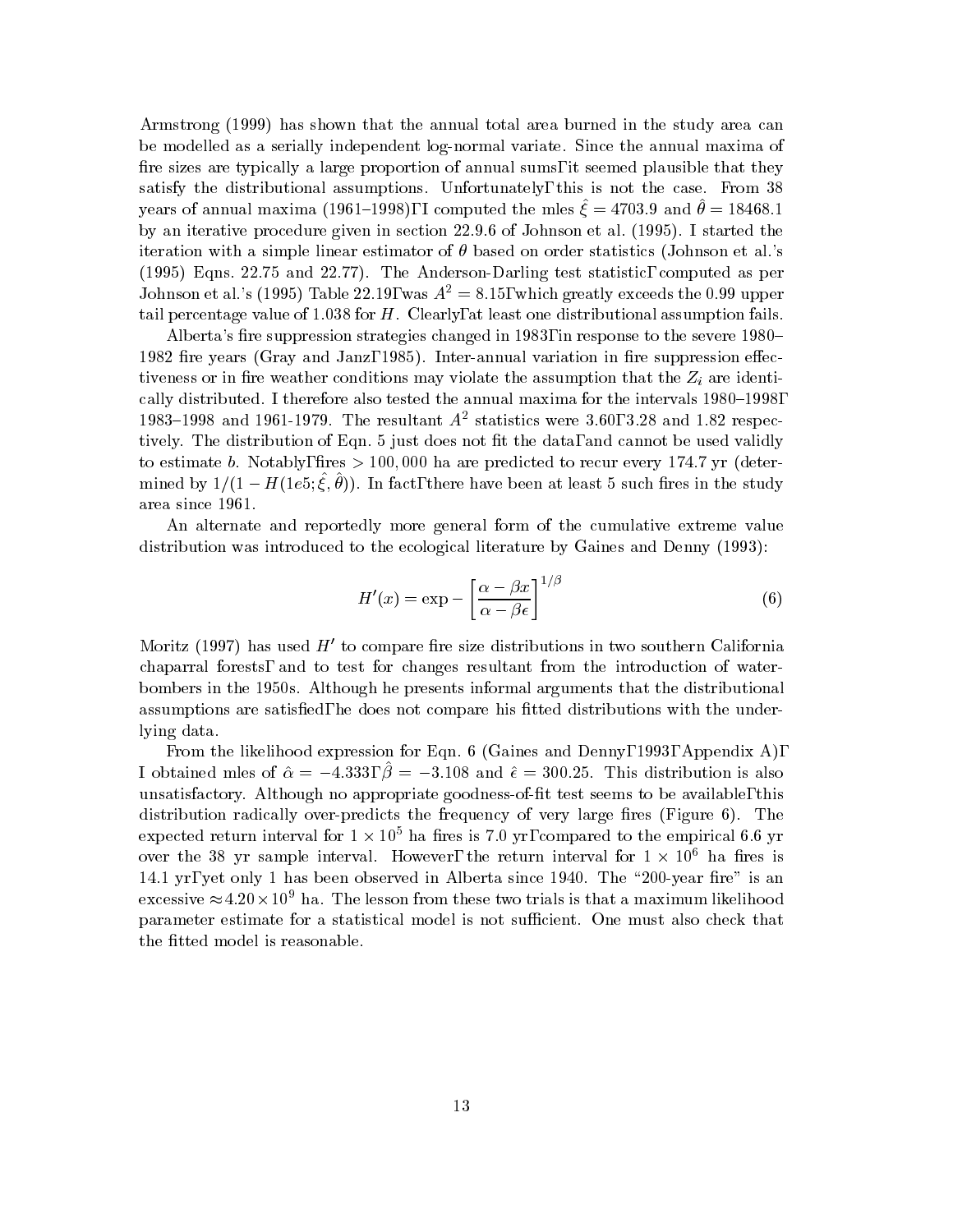

Figure 6: The extreme value function  $H'(x)$  of Eqn. 6 with parameters estimated by maximum likelihood, plotted with the empirical cumulative density function of maximum annual fire sizes (EDF). Note the high predicted probability of extremely large fires.

### 4.2.2 Estimation by sum of squares

By definition, the expected value of the truncated exponential distribution  $(p_{X_t}(x))$  of Eqn. 3), conditional on the parameters, is

$$
\mu(\sigma, b) = \int_0^b x \, p_{X_t}(x) \, dx \tag{7}
$$

$$
= (e^{-b/\sigma} - 1) \left[ e^{-b/\sigma} (\sigma + b) - \sigma \right]
$$
 (8)

For 10,000 bootstrap samples of the fire size data from 1961–1998 (485 fires  $\geq$  9), I found pairs (j ; bj ) which minimised the sum of squared error

$$
\sum_{i=1}^n (x_i-\mu(\sigma_j,b_j))^2
$$

over the j-th sample, using Press et al.'s (1988) implementation of the Nelder and  $m$ ead downhill simplex method. The bootstrap parameter estimates have mean  $(\sigma, \sigma) =$  $(2.651, 11.621)$  and covariance matrix

$$
\left[\begin{array}{cc}0.013 & 0.042\\0.042 & 0.318\end{array}\right].
$$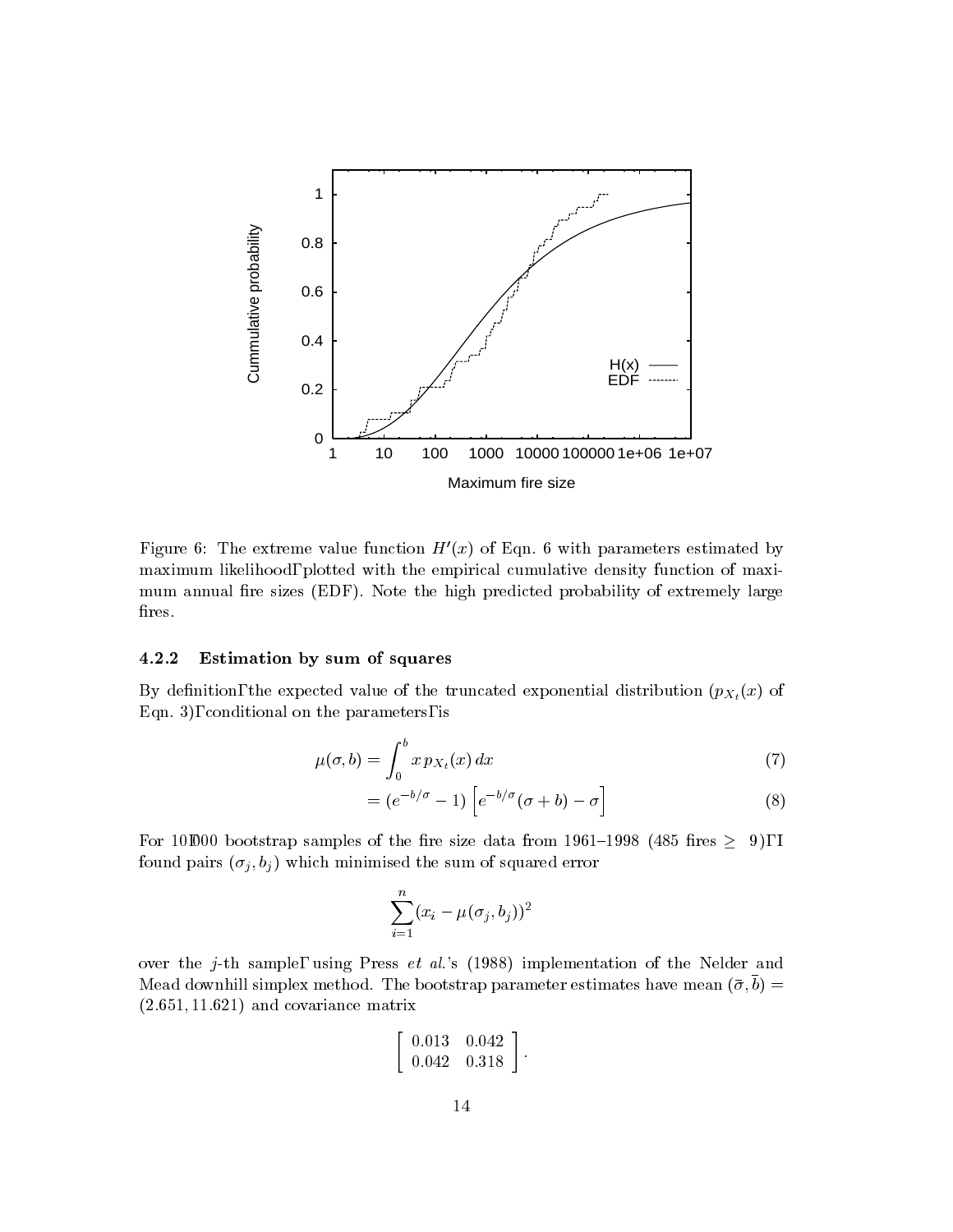|                               | Fire size |     |     |                                                                                                  |          |  |  |  |
|-------------------------------|-----------|-----|-----|--------------------------------------------------------------------------------------------------|----------|--|--|--|
|                               |           |     |     | $1 \times 10^4$ ha $5 \times 10^4$ ha $1 \times 10^5$ ha $4.3 \times 10^5$ ha $9 \times 10^5$ ha |          |  |  |  |
| 1961-1998                     | 0.58      | 4.4 | 6.6 | 37                                                                                               | $\infty$ |  |  |  |
| 1980-1998                     |           | 1.7 | 2.8 | 18                                                                                               | $\infty$ |  |  |  |
| $R(x; \hat{\sigma}, \hat{b})$ | 0.71      | 2.2 | 3.5 | 14.6                                                                                             | 136.5    |  |  |  |

Table 2: Recurrence times for fires of various sizes, estimated from the empirical counts for the intervals  $1961-1998$  and  $1980-1998$ , and as computed from the estimated parameters of a truncated exponential distribution, based on 1961–1998 fires.

The correlation coefficient of the bootstrap estimates is  $0.658$ . The estimated maximum fire size is  $\exp(11.621 + \log(9)) = 1.003 \times 10^{\circ}$  ha. The mile of  $\sigma$ , conditional on the bootstrap estimate for b, is 2.568. It is unclear which estimate of  $\sigma$  ought to be used. The log-likelihoods (Lt of Eqn. 4) are not signicantly dierent. As the conditional mle provides a slightly better fit to the empirical distribution of large fires, I chose to adopt it. The waiting time function  $R(x)$  for the truncated exponential is shown in Figure 5, alongside those for the exponential and gamma distributions. Some values for specific fire sizes are tabulated in Table 2, with the empirical values for the intervals  $1961-$ 1998 and 1980–1998, computed from the historical records under the assumptions of a geometric waiting time distribution. The truncated exponential matches the observed frequency of large fires quite well. The difficulty of over-prediction associated with the exponential and gamma distributions does not arise.  $R(9.31 \times 10^{\circ}$  ha)  $\approx$  200 yr, so some very large fires can be expected in the course of long-range simulations.

When the sample is restricted to the years 1980–1998, the many large fires of 1980– 1982 inflate the estimate of b. resulting in a maximum fire size of  $\approx$  1.9  $\times$  10° ha. The size suspect that this sample interval places too much weight on the contingent occurrence of three severe years, and chose to proceed with the estimate based on the full 39 years of data.

### 5 Modelling spatial covariates

Here, I use the truncated exponential form to model the effect of local forest composition on expected fire size. Of the  $295$  sample fires from  $1980-1998$ ,  $242$  could be matched with forest cover data. Unfortunately, most of the largest fires could not be so matched. These typically burnt most of the forested area in their respective locales, and most burnt during 1980–1982, before the earlier of the two inventory snapshots. Thus, reconstruction of the pre-fire locales for these fires was not possible from the available data. To avoid biasing parameter estimates by including the effect of these large fires, I re-estimated the parameters of the truncated exponential for this subsample to be  $\sigma = 10.557$ ,  $\sigma_0 = 2.458$ , by the methods of the previous section.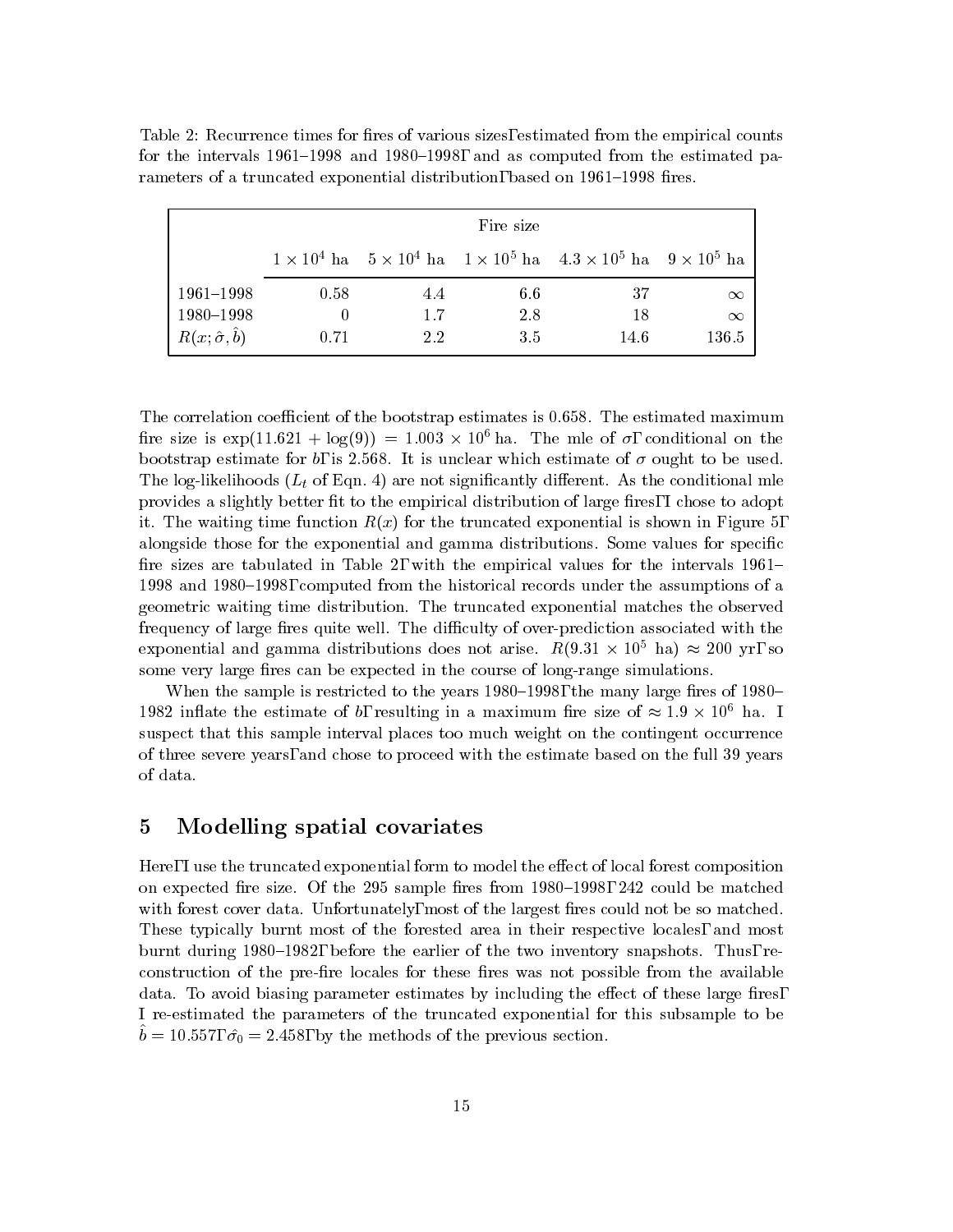Table 3: Models of the effect of a single component of local forest composition on expected fire size.  $a_0$  and  $a_1$  are the model coefficients estimated by maximum liklihood;  $S$  is the likelihood ratio statistic of the one parameter model relative to the null model where  $a_0 = \log(\sigma_0) = 0.899$  and  $a_1 = 0$  (see text); and p is the associated significance level of  $S \sim \chi_1^-.$ 

| Forest type  | $a_0$ | $a_1$    | S     | р     |
|--------------|-------|----------|-------|-------|
| Aspen        | 0.979 | $-0.456$ | 0.654 | 0.419 |
| White spruce | 0.938 | $-0.589$ | 0.350 | 0.554 |
| Black spruce | 0.802 | 0.604    | 1.285 | 0.247 |
| Pine         | 0.731 | 1.775    | 5.063 | 0.024 |
| Muskeg       | 1.036 | $-0.279$ | 0.566 | 0.452 |
| Disturbed    | 0.960 | $-2.354$ | 4.353 | 0.037 |
|              |       |          |       |       |

I modelled  $\sigma$  in the likelihood expression of Eqn. 4 as  $\sigma = \exp(f(\mathbf{y}; \mathbf{a}))$ , where f is a linear combination of the vector of forest cover variates  $y$  specified by  $a$ , the vector of parameters to be estimated. The exponential transformation ensures that  $\sigma$  is positive. The results of the one-term models are presented in Table 3. Only two components of forest cover are signicant: the proportions of pine and of recently disturbed area. The best two-term model is

$$
\sigma = \exp(0.775 + 2.05y_1 - 2.56y_2) \tag{9}
$$

 $(p = 0.022)$ , where  $y_1$  is the proportional area of pine dominated stands, and  $y_2$  is the proportion of forested area recently disturbed. Pine stands in the vicinity of a fire tend to increase its expected size, while areas of recently disturbed forest tend to decrease the expected size. This model describes marked spatial variability in the fire size distribution (Fig. 7). No three-term models were significant.

### 6 Discussion

Past a certain minimum, the logarithm of fire size  $(x)$  follows an exponential distribution. I have argued that this arises from an exponential distribution of fire durations, and a log-log relation between size and duration. The exponential distribution is said to be memoryless, in the sense that  $e.g.,$  "the future lifetime of an individual has the same distribution no matter how old it is at present" (Johnson et al., 1994). Ignoring the limitation which winter places on fire survival, this is tantamount to a Poisson arrival of weather conditions sufficient to extinguish the fire as it exists at a particular time. This seems to be the case, as fire durations do appear to follow an exponential distribution. If we conceive of a fire as an expanding flame front which at any given time describes a roughly elliptical pattern of growth, then the area burnt as a function of time will follow a power-law. Then a log-log relation between duration and size follows. This mental model could be elaborated to incorporate growth and shrinkage of the active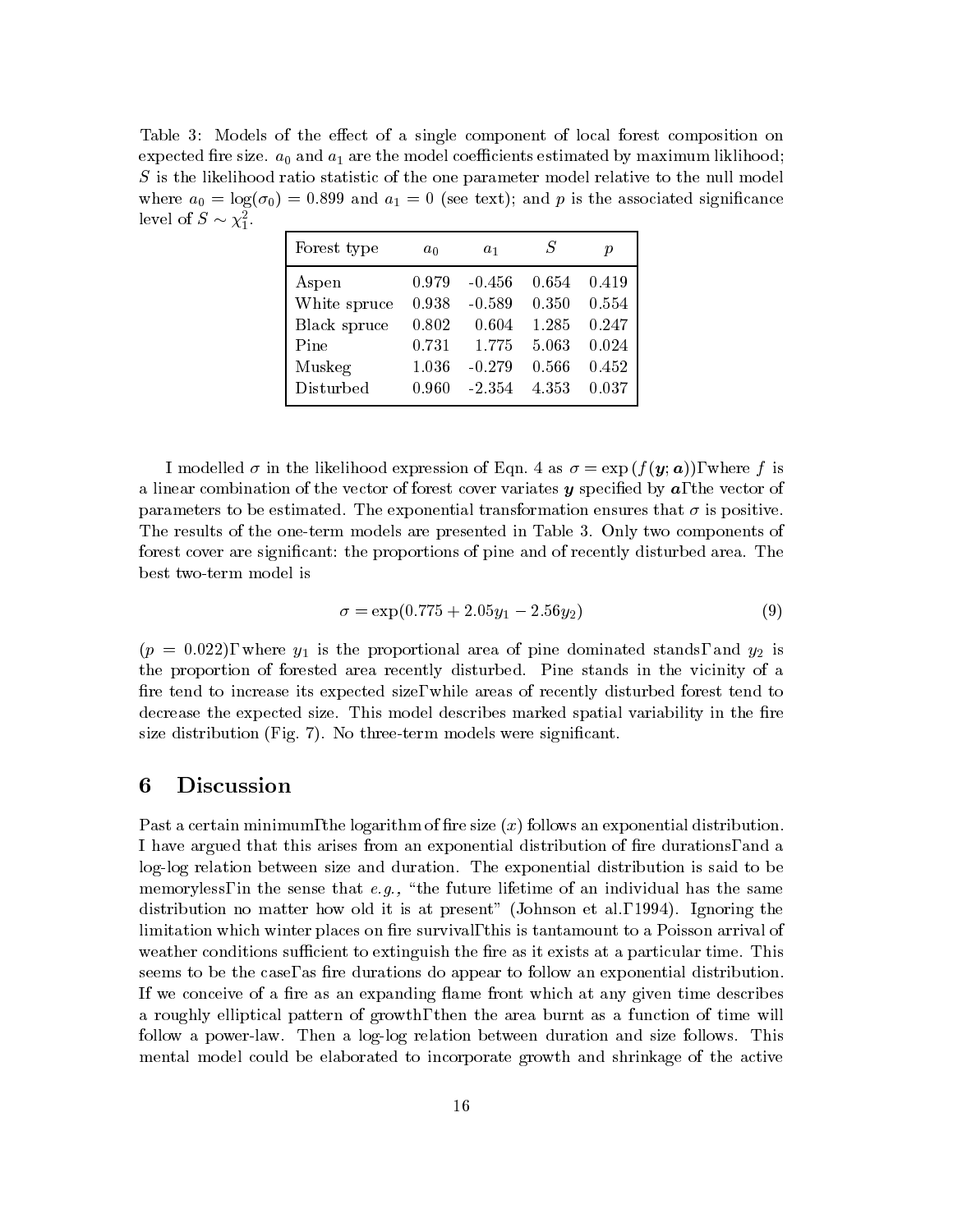

Figure 7: 95% confidence intervals of fire size distributions under the joint variation in abundance of pine and disturbed areas in the sample, based on regression Eqn. 9.

fire front as weather conditions change. However, the exponential characterisation of fire size follows from a simple phenomenological model of fire survival and growth. My subsequent adoption of a truncated exponential form reflects real world limitations on fire survival time and on the area available to be burnt.

The expected size of a fire is positively related to the abundance of pine-dominated stands in the vicinity of ignition, and negatively related to the abundance of previously disturbed areas. This last relation is important, because it implies that either forest management can effect fire behaviour or that burnt areas are refractory to fire for about 10 yr, or both. In either case, such a temporary resistance to fire has a large effect on the behaviour of computer simulations of fire dominated landscapes (Ratz, 1995). This result is the first clear evidence in boreal forests of a relation between patch age as such and the probability of burning: previous reports are contradictory (Antonovski et al., 1992, Johnson, 1992).

The statistical models on which this result is based must be regarded as demonstrative. Many large fires could not be analysed because the pre-fire forest composition of their locales could not be reconstructed from the available data. However, this reconstruction is usually possible, by referencing the original forest inventory maps. This should be done and the data reanalysed, before the relations are incorporated into any landscape models. The difficulties I encountered in this retrospective analysis illustrate the great importance of maintaining audit trails or periodic snapshots of extensive environmental databases.

Another limitation of the models is the low spatial resolution of the independent variables describing forest cover—fou kin . Experience has shown that this resolution is often sufficient for the statistical analysis of ecological relationships (Vernier and Cumming, 1998, Cumming, 1999). However, the statistical relations in this instance are relatively weak. The data resolution may be too coarse for the problem at hand.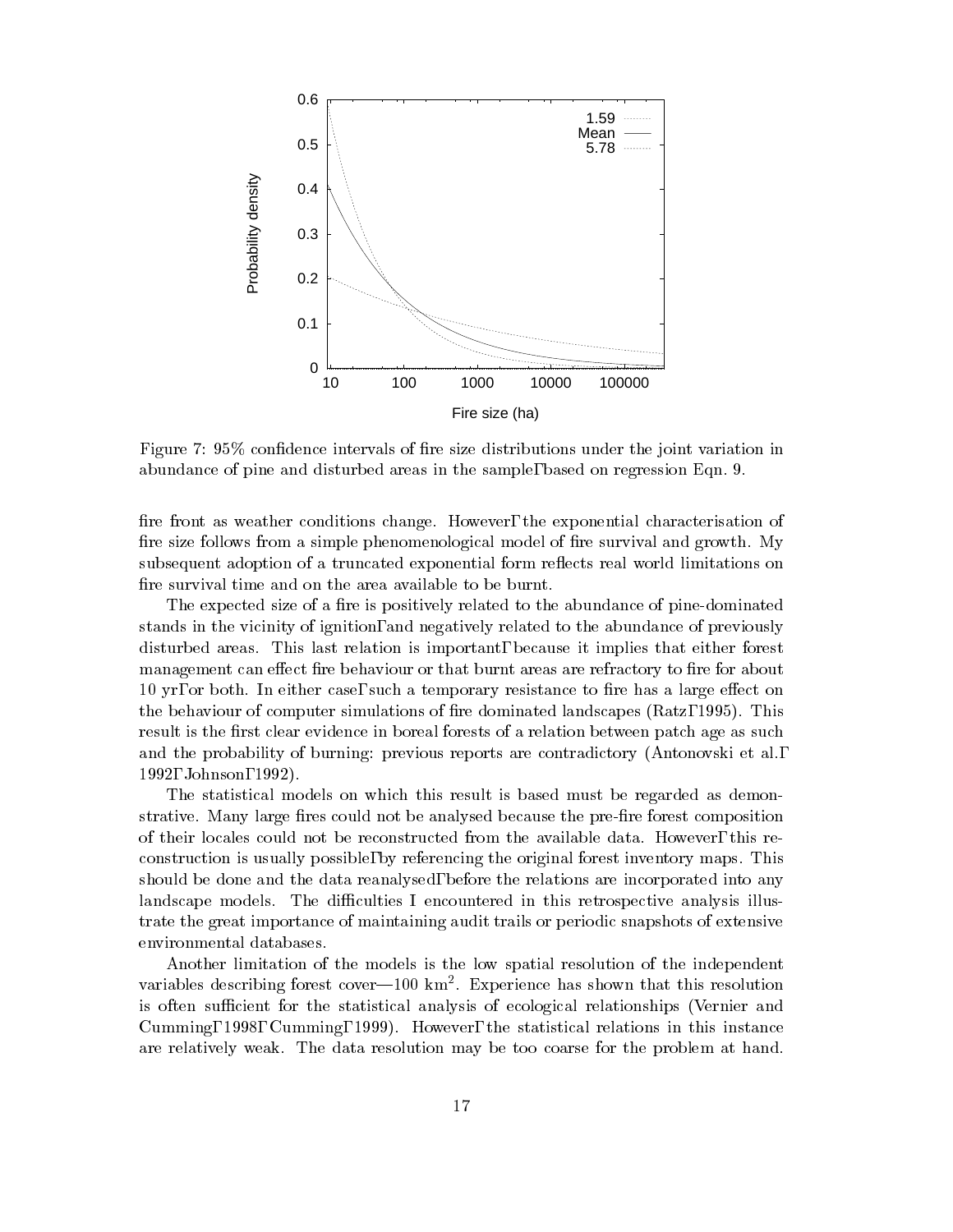For areas where digital forest cover data exist, covariates could be generated for circle of radius perhaps1 km, centred at the reported origin of each fire. This is just a straightforward application of GIS techniques.

To support the analysis of recurrence times as a function of size, I assumed that fire sizes were independent within and between years. This is clearly not the case. Most of my sample fires exceeding  $1\times10^{\circ}$  ha burnt in the three year interval 1980–1982. It seems probable that there is relation between summer weather conditions and fire size, just as total area burnt is related to various indices of weather at monthly and annual time scales (Flannigan and Harrington, 1988). Given sufficient meteorological data, it would be easy to test for and quantify the effect within the modelling framework developed here. The results could be used to extend previous studies of the effect of global warming scenarios on fire, which have focussed on weather indices as a measure of area burnt (Flannigan etal., 1998). It may also be possible to study additional covariates describing fire suppression effort to test for their influence on the expected size of larger fires, once fire weather and fuels are accounted for.

As Moritz (1997) concluded, "quantitative approaches for characterising disturbance regimes are necessary to understand ecological processes and manage disturbancemediated ecosystems." In the case of fire in boreal regions, there are four processes which require quantification: the spatial pattern of ignitions, the probability that a fire will reach a certain minimum size, the size distribution of these non-trivial fires, and finally, the effect of individual fires, measured as within-fire variability in severity and the forest types consumed. Many long-standing debates in fire ecology, such as the impact of fire suppression, the relative role of fire weather and fuels, and the relation between patch age or type and hazard of burning, could be formulated as testable statistical hypothesis, and resolved with existing data, once parametric models are developed for these processes.

#### $\overline{7}$ Acknowledgments

I thank Drs. D. Kelker and D. Wiens, of the Department of Mathematical Sciences, University of Alberta for their statistical advice, and also H. Rubin, D. Murdoch, J. Miller, P. Hamer and H. Hirose, participants in sci.stat.consult. I also thank Dr. M. Flannigan and colleagues of the Canadian Forest Service Fire Management Network for their interest and encouragement. Forest inventory data were provided by courtesy of D. Price of Alberta Environmental Protection, and by Alberta Pacific Forest Industries Inc. This research was funded by the Sustainable Forest Management Network.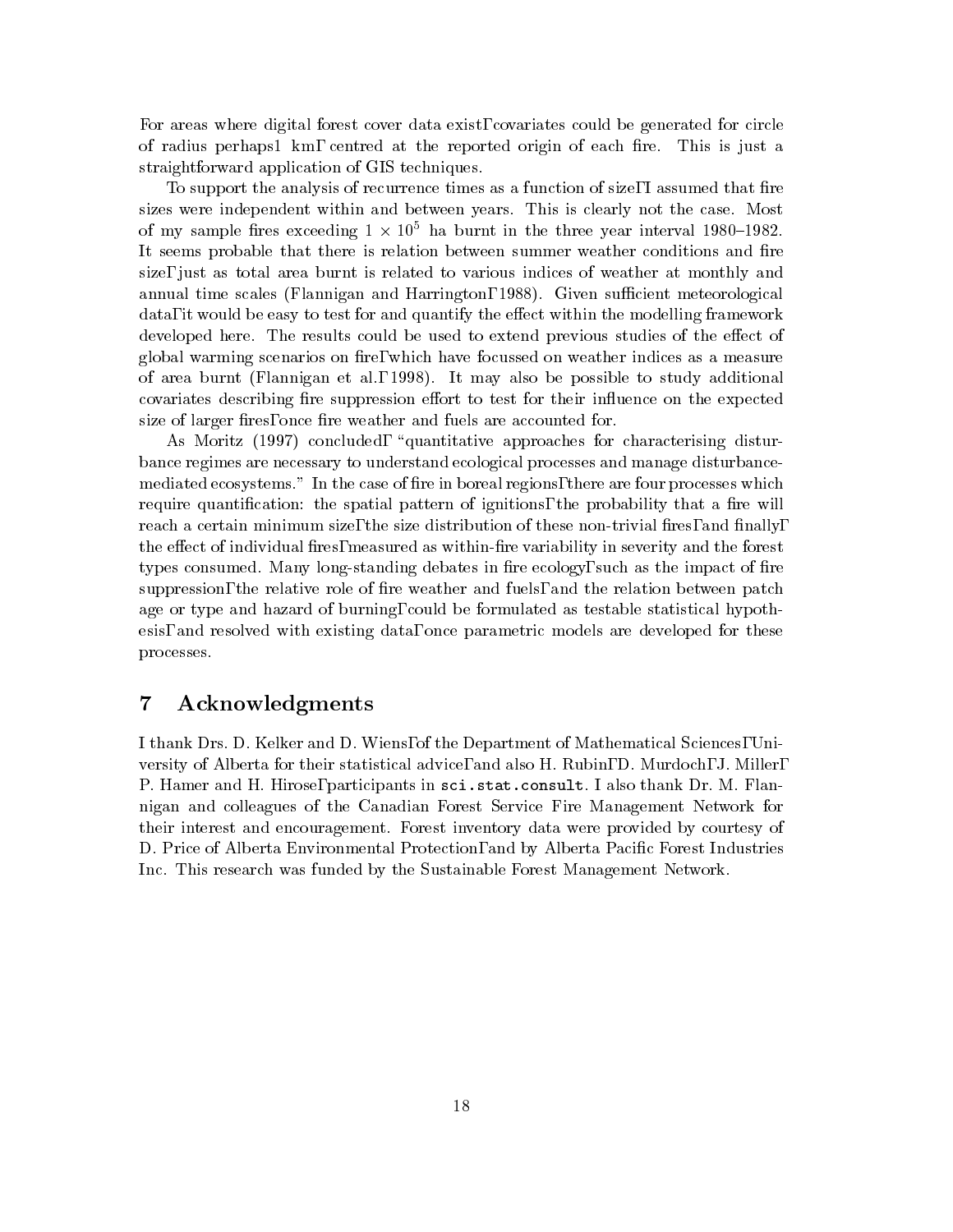# References

- Alberta Environmental Protection. 1998. Fire history databases. http://www.gov.ab.ca/env/forests/fpd.
- Alberta Forest Service. 1985. Alberta phase 3 forest inventory: An overview. ENR Report I/86, Alberta Energy and Natural Resources, Edmonton, Alberta.
- Andison, D. W. 1998. Temporal patterns of age-class distributions on foothills landscapes in Alberta. Ecography  $21:543-550$ .
- Antonovski, M. Y., M. T. Ter-Mikaelian, and V. V. Furyaev. 1992. A spatial model of long-term forest fire dynamics and its applications to forests in western Siberia. Pages 373–403 in H. H. Shugart, R. Leemans and G. B. Bonan, editors. A systems analysis of the global boreal forest. Cambridge University Press, Cambridge, UK.
- Armstrong, G. W. 1999. A stochastic characterisation of the natural disturbance regime of the boreal mixedwood forest with implications for sustainable forest management. Canadian Journal of Forest Research 29:424-433.
- Armstrong, G. W., S. G. Cumming, and W. L. Adamowicz. 1999. Timber supply implications of natural disturbance management. The Forestry Chronicle 75:497– 504.
- Chou, Y. H., R. A. Minnich, and R. J. Dezzani. 1993. Do fire sizes differ between southern California and Baja California? Forest Science 39:835-844.
- Cumming, S. G. 1997. Landscape dynamics of the boreal mixedwood forest. Ph.D. thesis, University of British Columbia, Vancouver, B. C., Canada.
- Cumming, S. G. 1999. Compositional analysis of wildre in the Alberta boreal mixedwood: what do fires burn? Working Paper 1999–12, Sustainable Forest Management Network, G-208 Biological Sciences, University of Alberta, Edmonton, Alberta.
- Cumming, S. G., P. J. Burton, M. Joy, B. Klinkenberg, F. K. A. Schmiegelow, and J. N. M. Smith. 1995. Experimental habitat fragmentation and simulation of landscape dynamics in the boreal mixedwood: A pilot study. Canada-Alberta Partnership Agreement in Forestry Report A5016-137, Canadian Forest Service and the Alberta Land and Forest Service. A digital version of this report is available at ftp://grebe.geog.ubc.ca/pub/Papers/.
- Cumming, S. G., P. J. Burton, and B. Klinkenberg. 1996. Canadian boreal mixedwood forests may have no "representative" areas: some implications for reserve design. Ecography  $19:162-180$ .
- Davis, C. S., and M. A. Stephens. 1989. Empirical distribution functions and goodnessof-fit tests. Algorithm AS 248. Applied Statistics 38:535-543.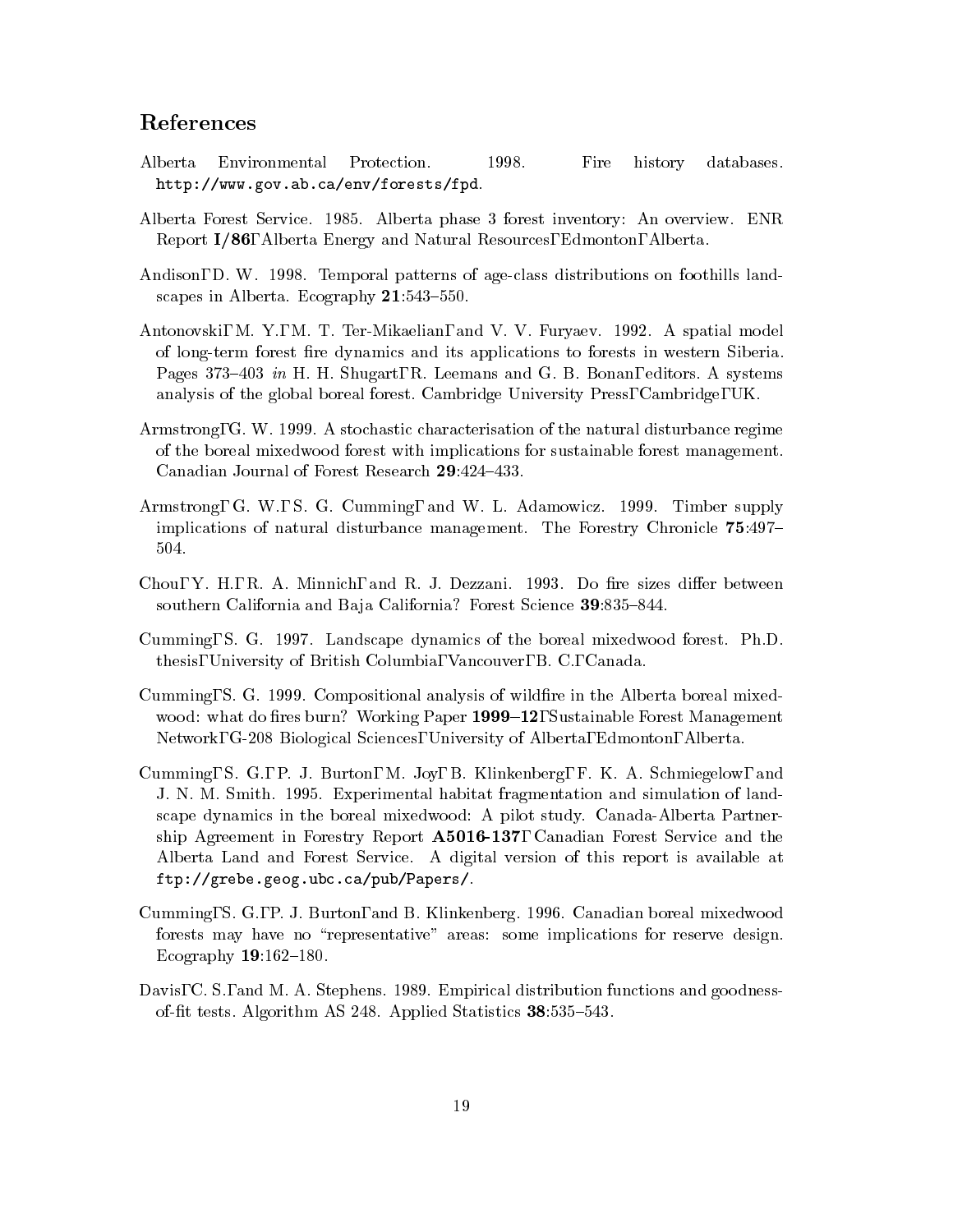- Flannigan, M. D., Y. Bergeron, O. Engelmark, and B. M. Wotton. 1998. Future fildfire in circumpolar forests in relation to global warming. Journal of Vegetation Science 9:467-476.
- Flannigan, M. D., and J. B. Harrington. 1988. A study of the relation of meteorological variables to monthly provincial ara burned by wildfire in CANADA 1953–80. J. Appl. Meteor. **27:**441-452.
- Fraser, D. A. S. 1996. Probability & statistics. theory and applications. Duxbury Press, North Scituate, Massachusetts.
- Gaines, S. D., and M. W. Denny. 1993. The largest, smallest, highest, lowest, longest and shortest: extremes in ecology. Ecology  $74:1677-1692$ .
- Gray, H. W., and B. Janz. 1985. Initial-attack initiatives in Alberta: a response to the 1980s. Pages  $25-35$  in D. E. Dubé, editor. Proceedings of the intermountain fire council 1983 fire management workshop. Information Report **NOR-X-271**, Edmonton, Alberta, Can. For. Serv., Nor. For. Cent.
- He, H. S., and D. J. Mladenoff. 1999. Spatially explicit and stochastic simulation of forest-landscape fire disturbance and succession. Ecology  $80:81-99$ .
- Hilborn, R., and M. Mangel. 1997. The ecological detective. confronting models with data. Monographs in Population Biology 28. Princeton University Press, Princetone, New Jersey.
- Hirsch, K. G., P. N. Corey, and D. L. Martell. 1998. Using expert jusgment to model initial attack fire crew effectiveness. Forest Science 44:539-549.
- Johnson, E. A. 1992. Fire and vegetation dynamics: Studies from the North American boreal forest. Cambridge University Press.
- Johnson, N. L., S. Kotz, and N. Balakrishnan. 1994. Continuous univariate distributions, volume 1. 2nd edition. John Wiley & Sons, Inc.
- Johnson, N. L., S. Kotz, and N. Balakrishnan. 1995. Continuous univariate distributions, volume 2. 2nd edition. John Wiley & Sons, Inc.
- Kabzems, A., A. L. Kosowan, and W. C. Harris. 1986. Mixedwood section in an ecological perspective. Technical Bulletin 8, 2nd Edition, Saskatchewan Parks and Renewable Resources, Forestry Division, Regina, Saskatchewan.
- Kendall, M. G., and A. Stuart. 1973. The advanced theory of statistics, volume 2. 3rd edition. Hafner Publishing Company.
- Kotz, S., N. L. Johnson, and C. B. Read, editors. 1982. Encylopedia of statistical sciences, volume 1. John Wiley and Sons, New York.
- Li, C., M. Ter-Mikaelian, and A. Perera. 1997. Temporal fire disturbance patterns on a forest landscape. Ecological Modelling  $99:137-150$ .